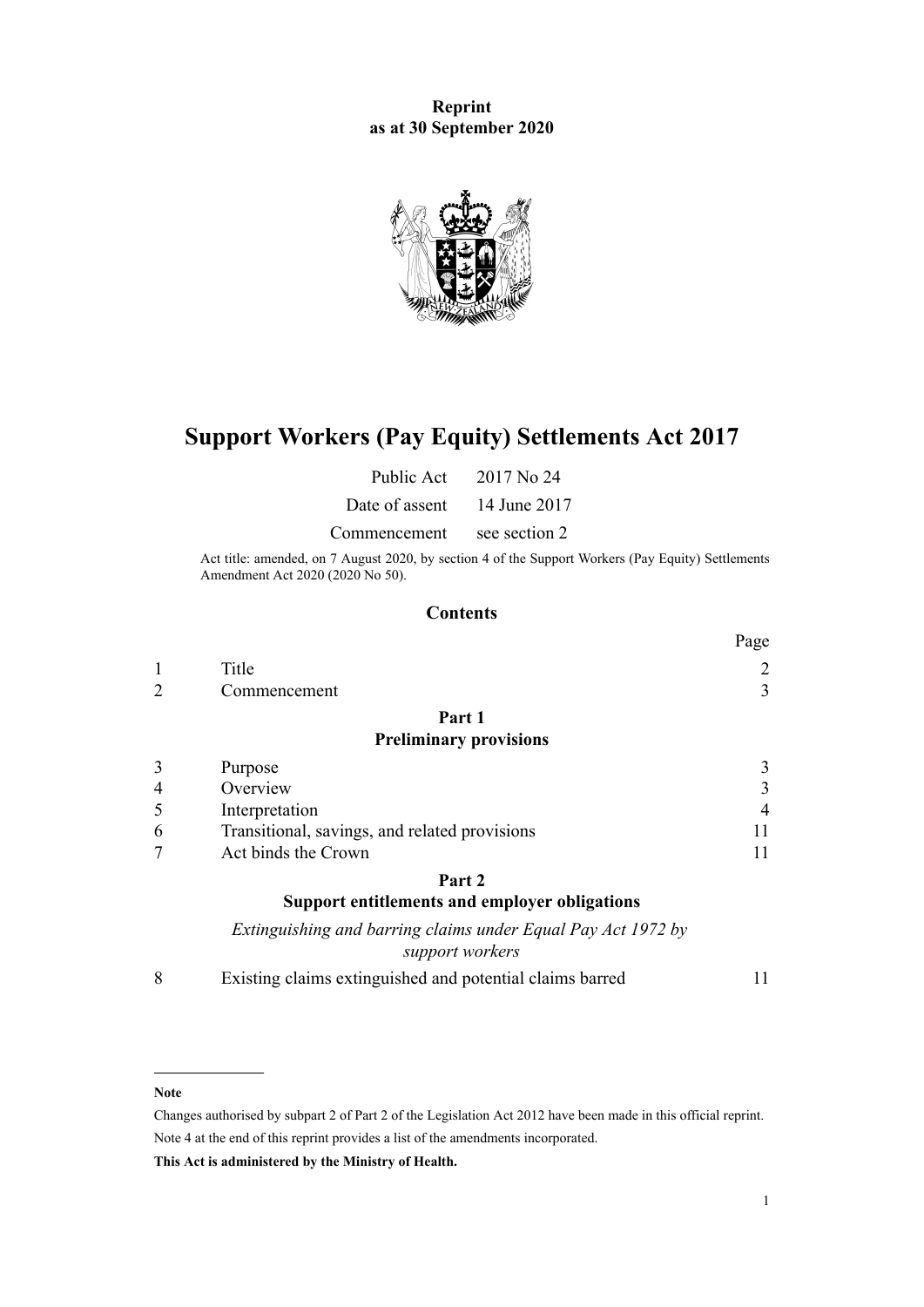<span id="page-1-0"></span>

| s 1 | <b>Support Workers (Pay Equity) Settlements Act 2017</b>                                                     | Reprinted as at<br>30 September 2020 |
|-----|--------------------------------------------------------------------------------------------------------------|--------------------------------------|
|     | <i>Wage rates</i>                                                                                            |                                      |
| 9   | Minimum hourly wage rates                                                                                    | 12                                   |
| 9A  | Minimum hourly wage rates for mental health and addiction<br>support services provided to individual clients | 13                                   |
| 10  | Weekend and night penal rates                                                                                | 13                                   |
| 11  | Previous agreements that require allowances for service or<br>qualifications unenforceable                   | 14                                   |
|     | Support for training                                                                                         |                                      |
| 12  | Employers must ensure support workers are able to gain<br>qualifications                                     | 14                                   |
|     | Enforcement                                                                                                  |                                      |
| 13  | Compliance dispute is employment relationship problem                                                        | 15                                   |
| 14  | Support worker may recover unpaid or underpaid wages                                                         | 15                                   |
| 15  | Failure to comply with training obligations constitutes grounds for<br>personal grievance                    | 15                                   |
|     | Relationship between this Act and employment agreements                                                      |                                      |
| 16  | This Act overrides terms and conditions of employment<br>agreements                                          | 16                                   |
| 17  | Employer and support worker may negotiate more favourable<br>terms and conditions                            | 16                                   |
|     | Part 3                                                                                                       |                                      |
|     | <b>Funding of employers and miscellaneous provisions</b>                                                     |                                      |
|     | Subpart 1—Funding of employers                                                                               |                                      |
| 18  | Funding amounts increased                                                                                    | 16                                   |
| 19  | Records to support additional funding                                                                        | 17                                   |
|     | Subpart 2—Consequential amendments and repeal of this Act                                                    |                                      |
| 20  | Amendments to Employment Relations Act 2000                                                                  | 17                                   |
| 21  | Repeal of this Act                                                                                           | 18                                   |
|     | <b>Schedule 1</b>                                                                                            | 19                                   |
|     | Transitional, savings, and related provisions                                                                |                                      |
|     | <b>Schedule 2</b><br><b>Minimum hourly wages</b>                                                             | 22                                   |

## **The Parliament of New Zealand enacts as follows:**

## **1 Title**

This Act is the Support Workers (Pay Equity) Settlements Act 2017. Section 1: amended, on 7 August 2020, by [section 4](http://legislation.govt.nz/pdflink.aspx?id=LMS178672) of the Support Workers (Pay Equity) Settlements Amendment Act 2020 (2020 No 50).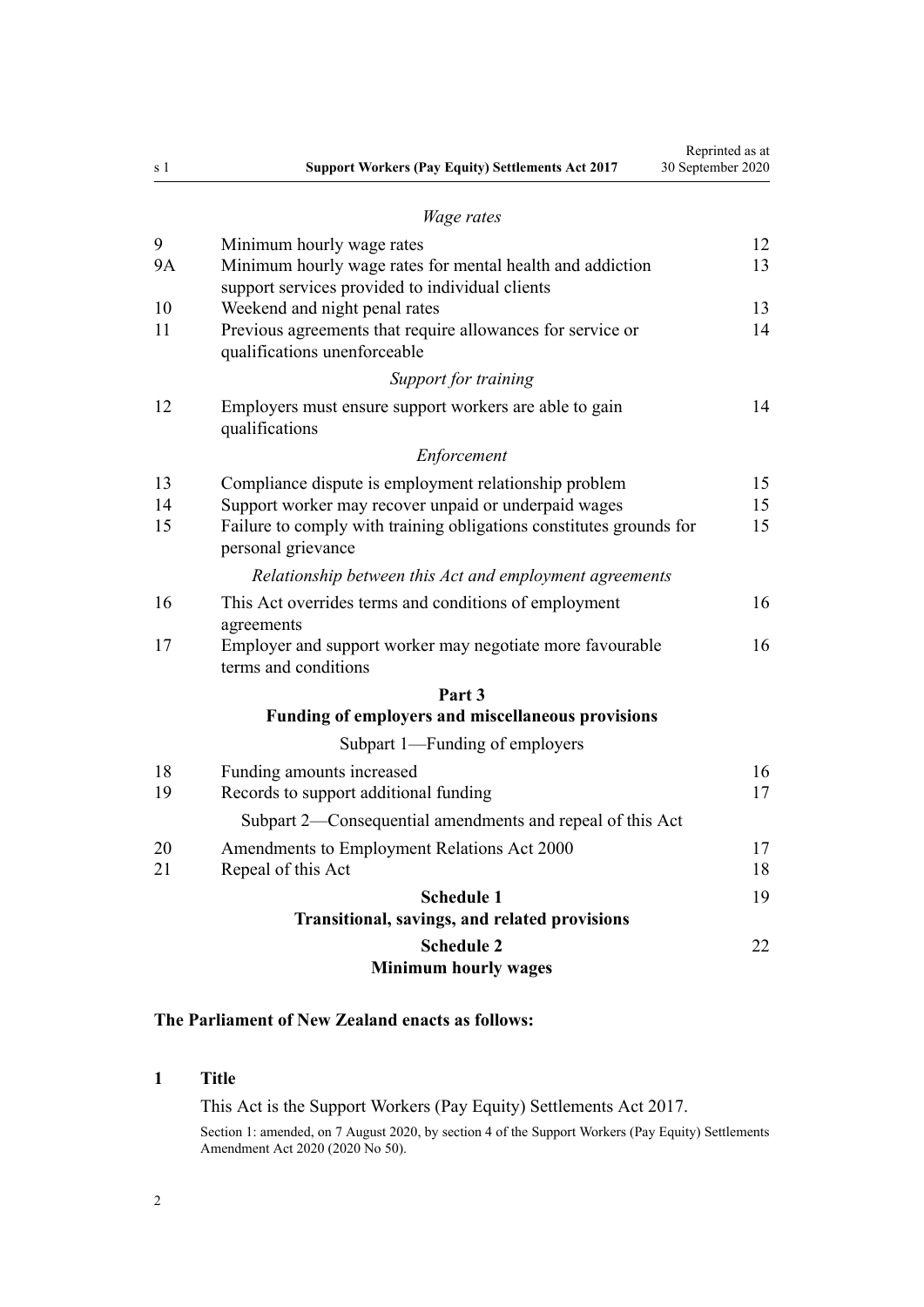## <span id="page-2-0"></span>**2 Commencement**

This Act comes into force on 1 July 2017.

## **Part 1 Preliminary provisions**

#### **3 Purpose**

- (1) The purposes of this Act are—
	- (a) to implement the settlement agreements described in subsection (2); and
	- (b) to apply the terms of those agreements to employers and support workers who were not party to the agreements.
- (2) The settlement agreements are—
	- (a) the agreement in respect of care and support workers signed on 2 May 2017 by or on behalf of the Crown, ACC, the 20 DHBs, E tū Incorporated, the New Zealand Public Service Association Te Pūkenga Here Tikanga Mahi Incorporated, the New Zealand Nurses Organisation Incorporated, and the New Zealand Council of Trade Unions Te Kauae Kaimahi Incorporated; and
	- (b) the agreement in respect of vocational and disability support workers signed on 17 July 2017 by or on behalf of the Crown, E tū Incorporated, the New Zealand Public Service Association Te Pūkenga Here Tikanga Mahi Incorporated, and the New Zealand Council of Trade Unions Te Kauae Kaimahi Incorporated; and
	- (c) the agreement in respect of mental health and addiction support workers signed on 25 July 2018 by or on behalf of the Crown, the 20 DHBs, Platform Charitable Trust, E tū Incorporated, the New Zealand Public Service Association Te Pūkenga Here Tikanga Mahi Incorporated, and the New Zealand Council of Trade Unions Te Kauae Kaimahi Incorporated.

Section 3(1)(a): amended, on 7 August 2020, by [section 5\(1\)](http://legislation.govt.nz/pdflink.aspx?id=LMS178673) of the Support Workers (Pay Equity) Settlements Amendment Act 2020 (2020 No 50).

Section 3(1)(b): amended, on 7 August 2020, by [section 5\(2\)\(a\)](http://legislation.govt.nz/pdflink.aspx?id=LMS178673) of the Support Workers (Pay Equity) Settlements Amendment Act 2020 (2020 No 50).

Section 3(1)(b): amended, on 7 August 2020, by [section 5\(2\)\(b\)](http://legislation.govt.nz/pdflink.aspx?id=LMS178673) of the Support Workers (Pay Equity) Settlements Amendment Act 2020 (2020 No 50).

Section 3(1)(b): amended, on 7 August 2020, by [section 5\(2\)\(c\)](http://legislation.govt.nz/pdflink.aspx?id=LMS178673) of the Support Workers (Pay Equity) Settlements Amendment Act 2020 (2020 No 50).

Section 3(2): replaced, on 7 August 2020, by [section 5\(3\)](http://legislation.govt.nz/pdflink.aspx?id=LMS178673) of the Support Workers (Pay Equity) Settlements Amendment Act 2020 (2020 No 50).

#### **4 Overview**

To achieve its purposes, this Act—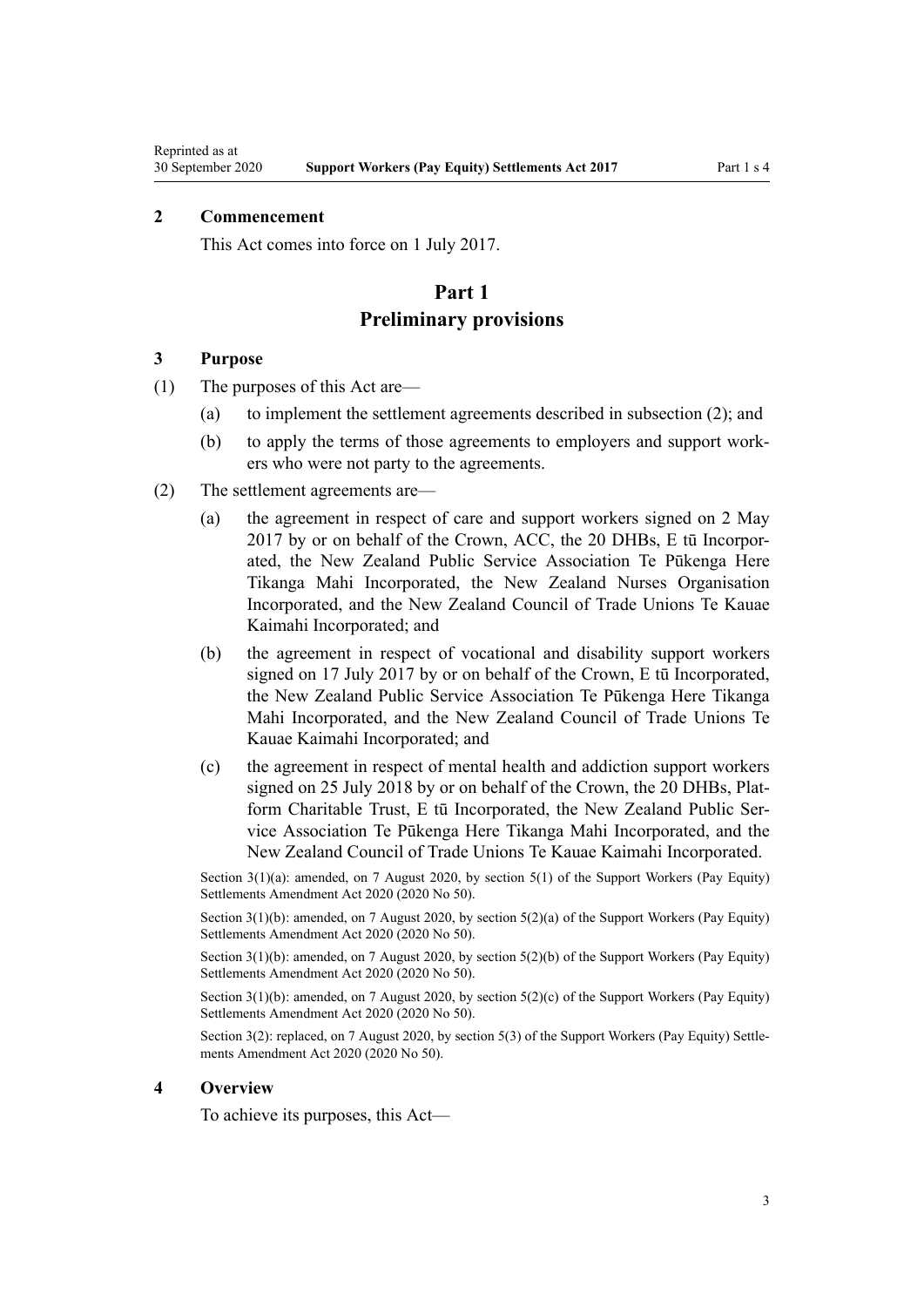- <span id="page-3-0"></span>(a) extinguishes existing claims and bars future claims by support workers under the [Equal Pay Act 1972](http://legislation.govt.nz/pdflink.aspx?id=DLM407769); and
- (b) specifies minimum hourly wage rates payable by employers to support workers for work performed during the period starting on 1 July 2017 and ending on 30 June 2022; and
- (c) requires employers to provide support for support workers to attain qualifications; and
- (d) provides for the funders to pay additional funding to employers towards the cost of employers' obligations under this Act.

Section 4(a): amended, on 7 August 2020, by [section 6\(1\)](http://legislation.govt.nz/pdflink.aspx?id=LMS178674) of the Support Workers (Pay Equity) Settlements Amendment Act 2020 (2020 No 50).

Section 4(b): amended, on 7 August 2020, by [section 6\(1\)](http://legislation.govt.nz/pdflink.aspx?id=LMS178674) of the Support Workers (Pay Equity) Settlements Amendment Act 2020 (2020 No 50).

Section 4(c): amended, on 7 August 2020, by [section 6\(1\)](http://legislation.govt.nz/pdflink.aspx?id=LMS178674) of the Support Workers (Pay Equity) Settlements Amendment Act 2020 (2020 No 50).

Section 4(d): amended, on 7 August 2020, by [section 6\(2\)](http://legislation.govt.nz/pdflink.aspx?id=LMS178674) of the Support Workers (Pay Equity) Settlements Amendment Act 2020 (2020 No 50).

### **5 Interpretation**

In this Act, unless the context otherwise requires,—

**ACC** means the Accident Compensation Corporation continued by [section 259](http://legislation.govt.nz/pdflink.aspx?id=DLM103134) of the Accident Compensation Act 2001

#### **care and support services**—

- (a) means—
	- (i) services that are funded by the Ministry of Health, a DHB, or ACC under a funding agreement that are performed in a person's home (including residential care facilities, retirement villages, and rest homes) or workplace for the purpose of—
		- (A) assisting the person to continue to live in the person's home or in the community (such as personal care and household management services); or
		- (B) assisting a person who has a disability to work in the community; or
		- (C) in respect of a person with an injury covered by the [Acci](http://legislation.govt.nz/pdflink.aspx?id=DLM99493)[dent Compensation Act 2001](http://legislation.govt.nz/pdflink.aspx?id=DLM99493), supporting the person's rehabilitation from the injury or supporting them to achieve and sustain their maximum level of participation in everyday life; and
	- (ii) long-term residential care in a hospital or a rest home that is assessed as required under [section 137](http://legislation.govt.nz/pdflink.aspx?id=DLM366096) of the Social Security Act 1964 or [sections 27 to 29](http://legislation.govt.nz/pdflink.aspx?id=LMS41584) of the Residential Care and Disability Support Services Act 2018; but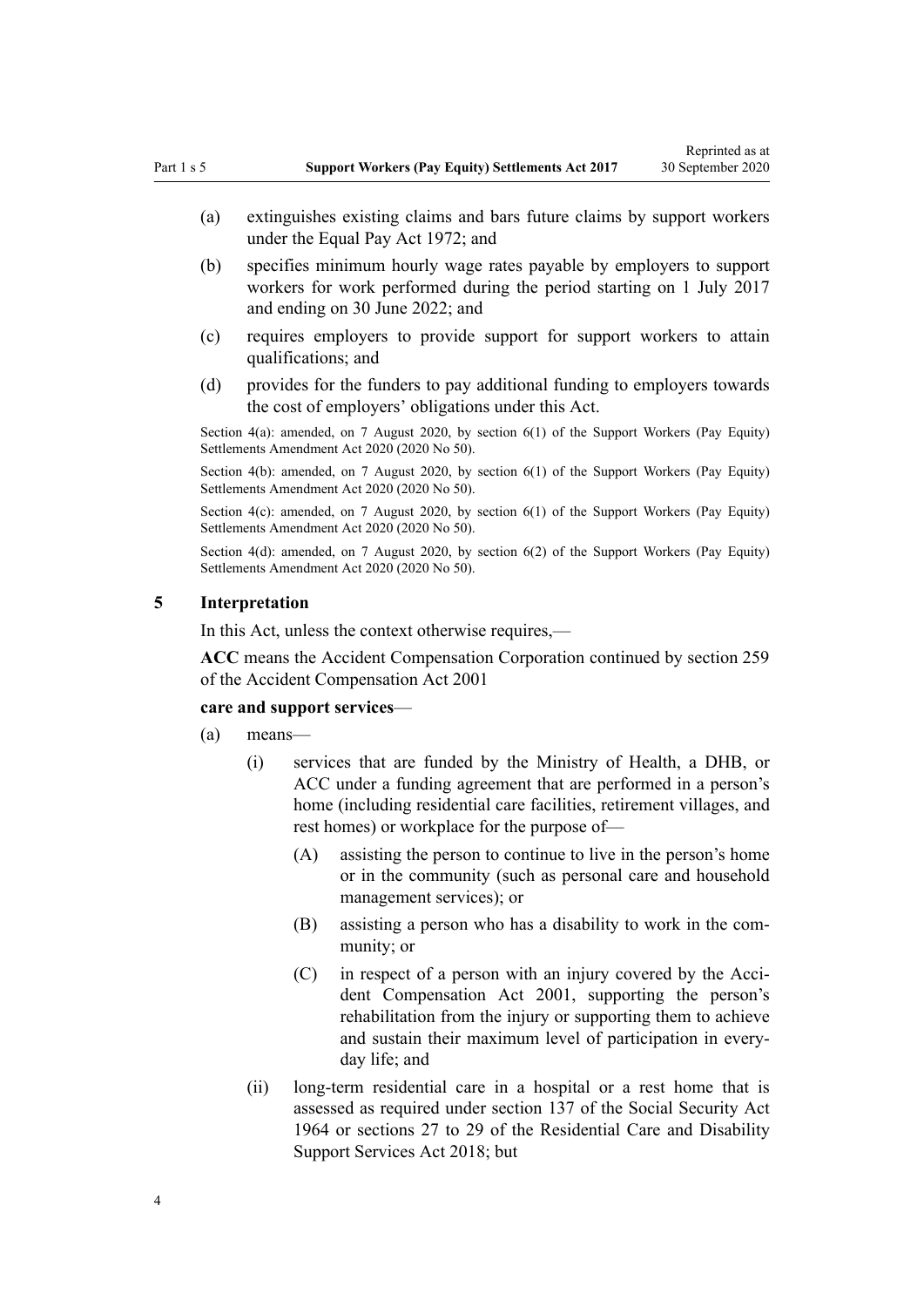(b) does not include mental health and addiction support services, vocational and disability support services, or services provided by a health practitioner

#### **care and support worker**—

- (a) means a person—
	- (i) who is an employee of an employer; and
	- (ii) whose work for that employer primarily involves providing care and support services; and
- (b) for the purposes of [section 8,](#page-10-0) includes a person—
	- (i) who was previously an employee of an employer; and
	- (ii) whose work for that employer primarily involved providing care and support services

**continuous employment**, in relation to a support worker,—

- (a) includes any period during which the worker is—
	- (i) on paid holidays or leave under the [Holidays Act 2003;](http://legislation.govt.nz/pdflink.aspx?id=DLM236386) or
	- (ii) on parental leave under the [Parental Leave and Employment Pro](http://legislation.govt.nz/pdflink.aspx?id=DLM120103)[tection Act 1987;](http://legislation.govt.nz/pdflink.aspx?id=DLM120103) or
	- (iii) on volunteers leave (within the meaning of that term in [section](http://legislation.govt.nz/pdflink.aspx?id=DLM409771) [2\(1\)](http://legislation.govt.nz/pdflink.aspx?id=DLM409771) of the Volunteers Employment Protection Act 1973); or
	- (iv) receiving weekly compensation under the [Accident Compensation](http://legislation.govt.nz/pdflink.aspx?id=DLM99493) [Act 2001](http://legislation.govt.nz/pdflink.aspx?id=DLM99493) as well as, or instead of, payment from the employer; or
	- (v) on unpaid sick leave or unpaid bereavement leave; or
	- (vi) on unpaid leave for any other reason for a period of no more than 1 week; or
	- (vii) continuously employed by a previous employer, if—
		- (A) the worker transferred from the previous employer to the current employer; and
		- (B) the transfer was a result of restructuring (within the meaning of that term in [section 69B](http://legislation.govt.nz/pdflink.aspx?id=DLM59181) of the Employment Relations Act 2000); but
- (b) unless otherwise agreed between the worker and the worker's employer, does not include unpaid leave that is not referred to in paragraph  $(a)(v)$ or (vi)

**Department of Corrections** means the department of the public service referred to by that name

**DHB** means an organisation established as a DHB (District Health Board) by or under [section 19](http://legislation.govt.nz/pdflink.aspx?id=DLM80802) of the New Zealand Public Health and Disability Act 2000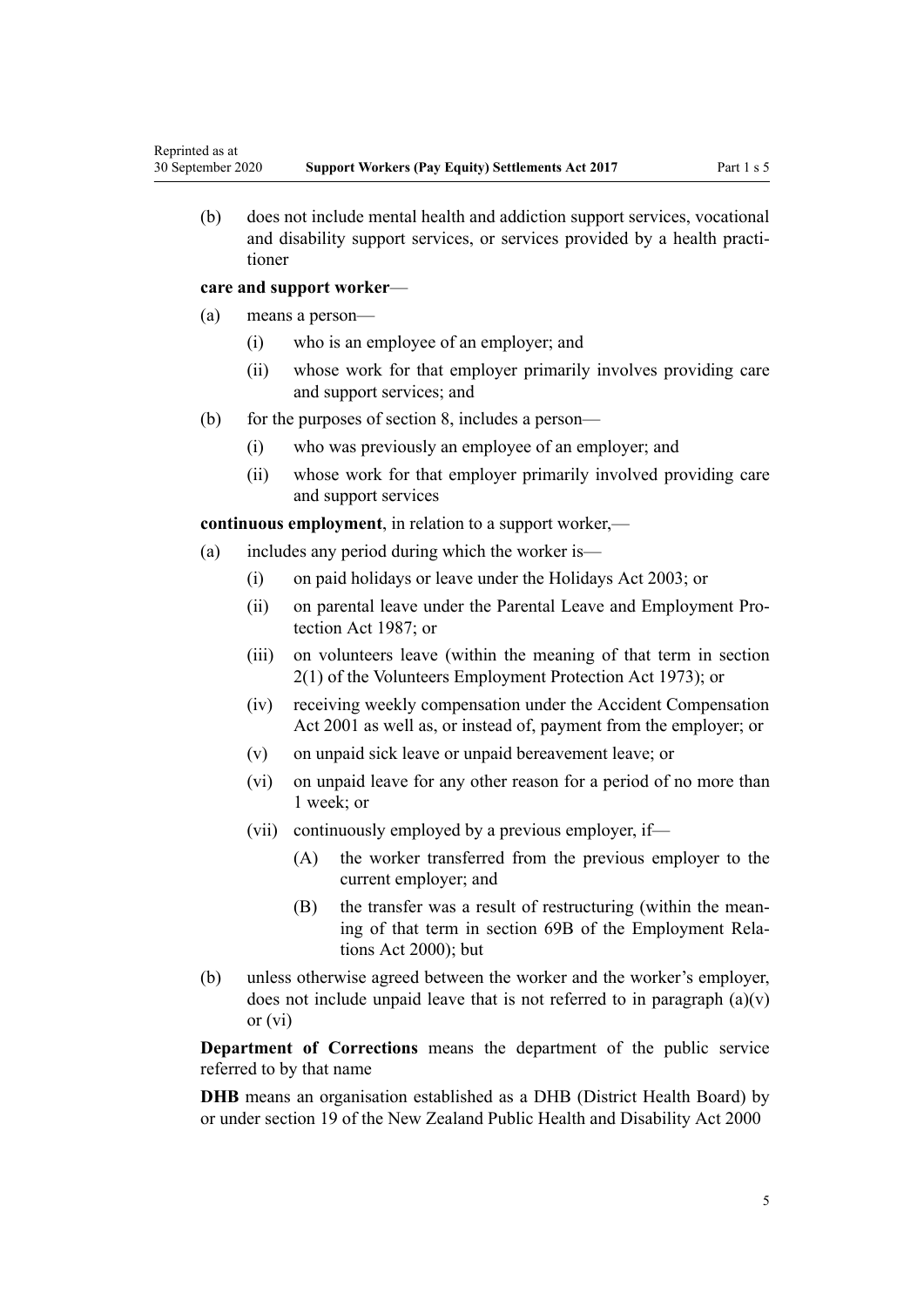Reprinted as at

**employee** means a person who is an employee within the meaning of that term in section  $6(1)(a)$  or  $(b)(i)$  of the Employment Relations Act 2000

#### **employer**—

- (a) means—
	- (i) a person, trust, or partnership that receives funding from a funder to provide support services; and
	- (ii) the person or persons who have the legal authority to make decisions on behalf of an employer to which subparagraph (i) applies, if the employer does not itself have separate legal personality; and
	- (iii) a person, trust, or partnership that provides support services on behalf of an employer to which subparagraph (i) applies as a subsidiary or a subcontractor; and
	- (iv) Canterbury DHB, Hutt DHB, Nelson Marlborough DHB, Waikato DHB, Wairarapa DHB, and West Coast DHB (each established by [section 19](http://legislation.govt.nz/pdflink.aspx?id=DLM80802) of the New Zealand Public Health and Disability Act  $2000$ ); but
- (b) does not include a natural person who receives funding directly from the Ministry of Health, ACC, or a DHB towards the cost of care and support services for the person or a family member of the person

**funder** means the Department of Corrections, the Ministry of Health, the Ministry of Social Development, Oranga Tamariki—Ministry for Children, a DHB, or ACC

#### **funding agreement** means,—

- (a) in relation to funding agreements to which a funder other than ACC is a party, an agreement between the funder and an employer for the employer to provide support services in exchange for payments from the funder; and
- (b) in relation to funding agreements to which ACC is a party, an agreement between ACC and an employer that is titled—
	- (i) Home and Community Support Services; or
	- (ii) Individual Residential Support Services; or
	- (iii) Residential Support Services

**health practitioner** has the same meaning as in [section 5\(1\)](http://legislation.govt.nz/pdflink.aspx?id=DLM203321) of the Health Practitioners Competence Assurance Act 2003

#### **level 2 qualification** means—

- (a) a level 2 New Zealand Certificate in Health and Wellbeing issued by NZQA; or
- (b) a qualification (whether from New Zealand or overseas) that is recognised by the relevant workforce development council (as defined in [sec-](http://legislation.govt.nz/pdflink.aspx?id=LMS171311)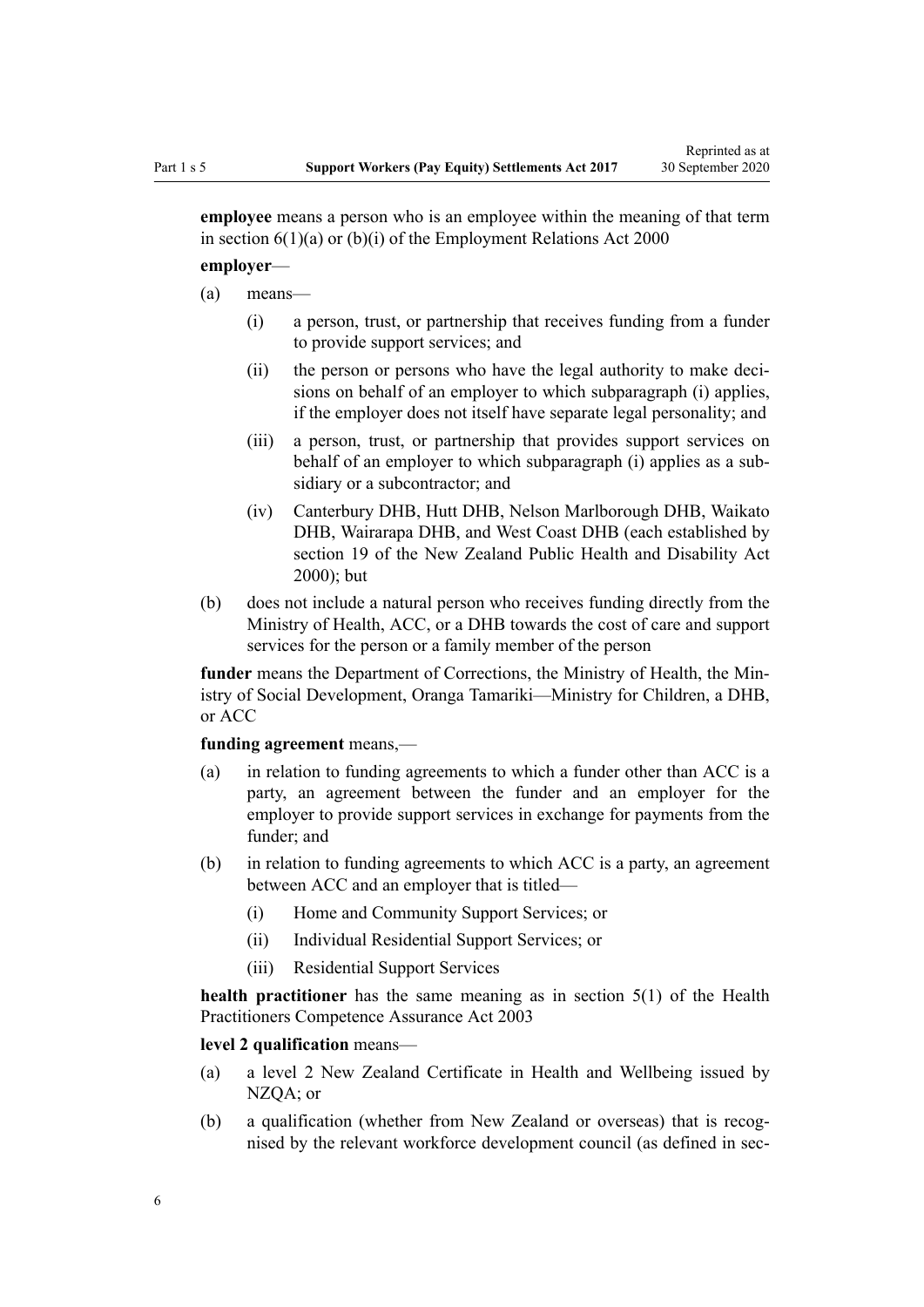tion  $10(1)$  of the Education and Training Act 2020) as being equivalent to the qualification described in paragraph (a)

## **level 3 qualification** means—

- (a) a level 3 New Zealand Certificate in Health and Wellbeing issued by NZQA; or
- (b) a qualification (whether from New Zealand or overseas) that is recognised by the relevant workforce development council (as defined in [sec](http://legislation.govt.nz/pdflink.aspx?id=LMS171311)[tion 10\(1\)](http://legislation.govt.nz/pdflink.aspx?id=LMS171311) of the Education and Training Act 2020) as being equivalent to the qualification described in paragraph (a)

### **level 4 qualification** means—

- (a) a level 4 New Zealand Certificate in Health and Wellbeing issued by NZOA: or
- (b) a qualification (whether from New Zealand or overseas) that is recognised by the relevant workforce development council (as defined in [sec](http://legislation.govt.nz/pdflink.aspx?id=LMS171311)[tion 10\(1\)](http://legislation.govt.nz/pdflink.aspx?id=LMS171311) of the Education and Training Act 2020) as being equivalent to the qualification described in paragraph (a)

#### **mental health and addiction support services**—

- (a) means services that are funded under a funding agreement and that are provided to—
	- (i) a person who has a mental health need or an addiction need for the purpose of assisting them to—
		- (A) continue to live in their home or in the community (such as personal care and household management services); or
		- (B) work or volunteer in the community; or
		- (C) participate in activities in, and contribute to, their community; or
		- (D) learn new skills to manage their lives and achieve overall well-being; or
		- (E) maintain and develop social and support networks; or
	- (ii) a person with a mental injury covered by the [Accident Compensa](http://legislation.govt.nz/pdflink.aspx?id=DLM99493)[tion Act 2001](http://legislation.govt.nz/pdflink.aspx?id=DLM99493) for the purpose of—
		- (A) supporting their rehabilitation from the injury; or
		- (B) supporting them to achieve and sustain their maximum level of participation in everyday life; but
- (b) does not include—
	- (i) care and support services; or
	- (ii) vocational and disability support services; or
	- (iii) services provided by a health practitioner; or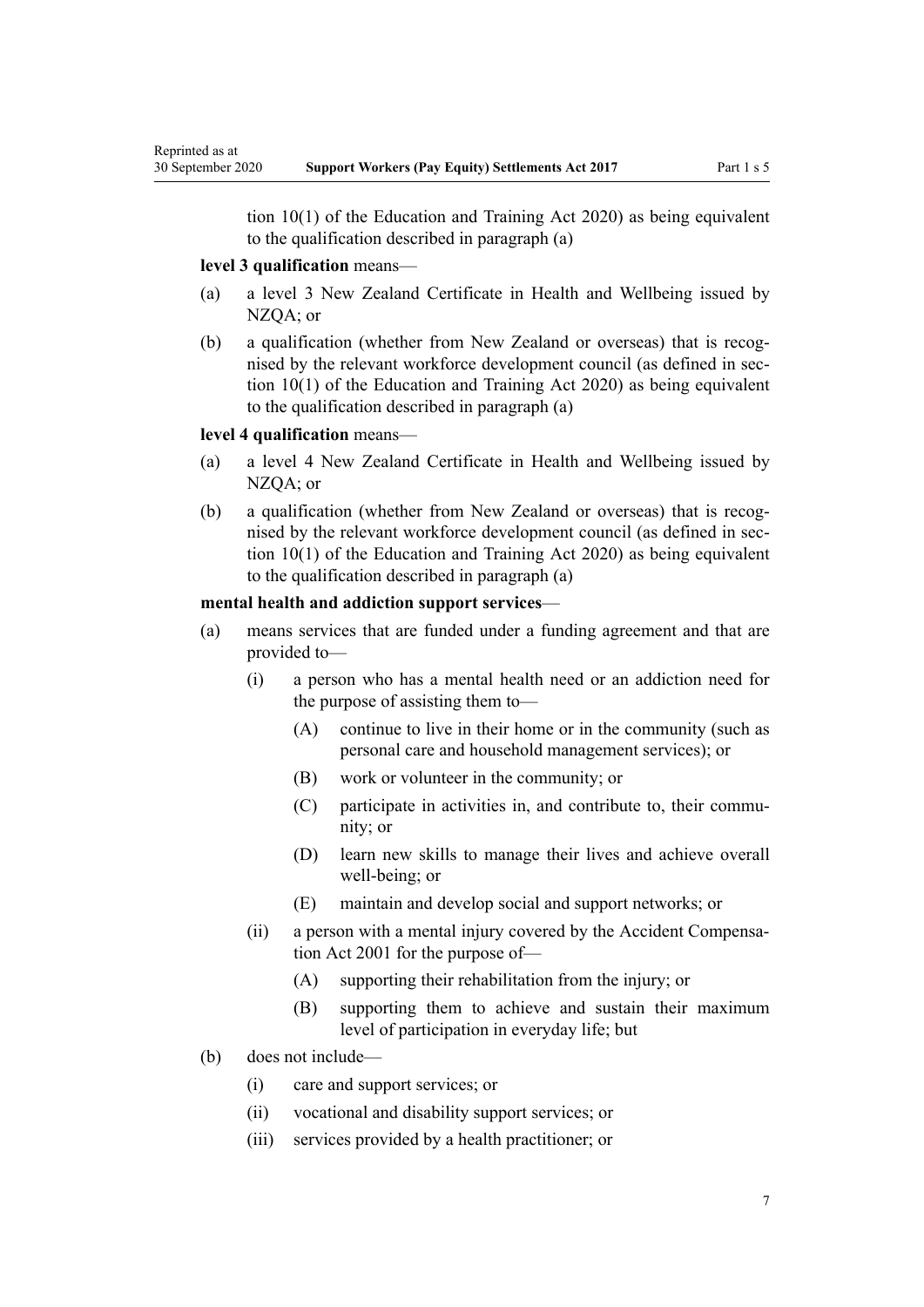- (iv) services provided at a location other than the following:
	- (A) the person's home (including a residential care facility, a retirement village, and a rest home):
	- (B) the person's workplace:
	- (C) an employer facility:
	- (D) a community facility

#### **mental health and addiction support worker**—

- (a) means a person—
	- (i) who is an employee of an employer; and
	- (ii) whose work for that employer primarily involves providing support services; and
	- (iii) who, of the support services that the person provides, primarily provides mental health and addiction support services; and
- (b) for the purposes of [Part 2](#page-18-0) of Schedule 1, includes a person—
	- (i) who was previously an employee of an employer; and
	- (ii) whose work for that employer primarily involved providing support services; and
	- (iii) who, of the support services that the person provided, primarily provided mental health and addiction support services

**Ministry of Health** means the department of the public service referred to by that name

**Ministry of Social Development** means the department of the public service referred to by that name

**NZQA** means the New Zealand Qualifications Authority continued by [section](http://legislation.govt.nz/pdflink.aspx?id=LMS172320) [430](http://legislation.govt.nz/pdflink.aspx?id=LMS172320) of the Education and Training Act 2020

**Oranga Tamariki—Ministry for Children** means the department of the public service referred to by that name

**ordinary hourly wage**, in relation to a support worker,—

- (a) means the worker's wage for an hour's work in the worker's substantive position; and
- (b) does not include any other amounts paid, including an amount paid for working overtime, for working at night or on a weekend, or for acting in a position for which there is a higher hourly wage.

#### **relevant date**,—

- (a) in relation to a care and support worker, means 1 July 2017; and
- (b) in relation to all other support workers, means the date on which the [Support Workers \(Pay Equity\) Settlements Amendment Act 2020](http://legislation.govt.nz/pdflink.aspx?id=LMS178735) comes into force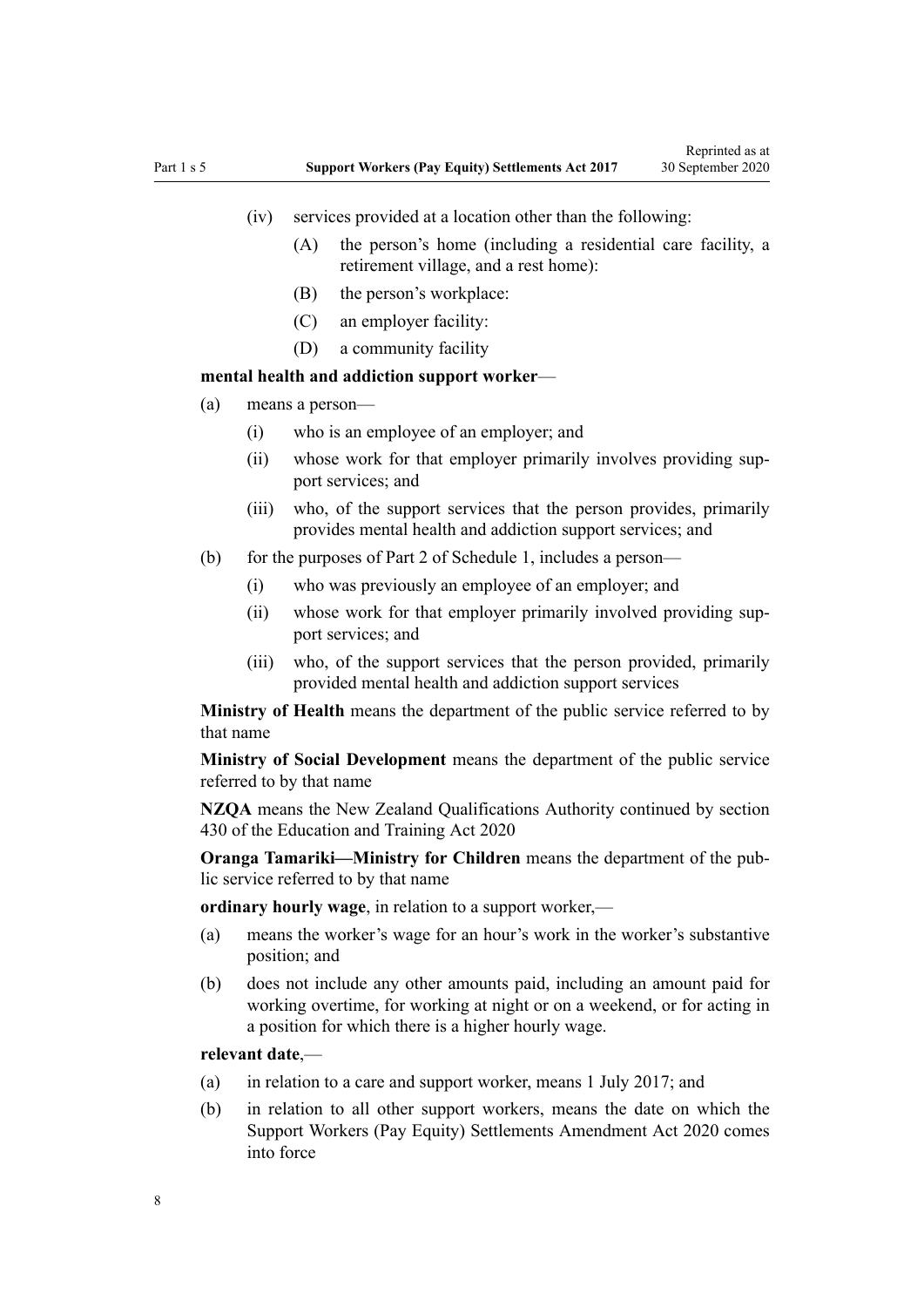**support services** means care and support services, mental health and addiction support services, or vocational and disability support services

#### **support worker**—

Reprinted as at

- (a) means an employee of an employer whose work for that employer primarily involves providing support services; and
- (b) for the purposes of [section 8](#page-10-0) and [Part 2](#page-18-0) of Schedule 1, includes a person who was previously an employee of an employer and whose work for that employer primarily involved providing support services

#### **vocational and disability support services**—

- (a) means services that are funded by the Ministry of Social Development or Oranga Tamariki—Ministry for Children under a funding agreement that are provided to a person with a disability for the purposes of assisting them to—
	- (i) continue to live in their home or in the community (such as personal care and household management services); or
	- (ii) work or volunteer in the community; or
	- (iii) participate in activities in, and contribute to, their community; or
	- (iv) learn new skills to manage their lives and achieve overall wellbeing; or
	- (v) maintain and develop social and support networks; but
- (b) does not include care and support services, mental health and addiction support services, or services provided by a health practitioner

#### **vocational and disability support worker**—

- (a) means a person—
	- (i) who is an employee of an employer; and
	- (ii) whose work for that employer primarily involves providing support services; and
	- (iii) who, of the support services that the person provides, primarily provides vocational and disability support services; and
- (b) for the purposes of [Part 2](#page-18-0) of Schedule 1, includes a person—
	- (i) who was previously an employee of an employer; and
	- (ii) whose work for that employer primarily involved providing support services; and
	- (iii) who, of the support services that the person provided, primarily provided vocational and disability support services.

Section 5 **care and support services** paragraph (a)(i): amended, on 7 August 2020, by [section](http://legislation.govt.nz/pdflink.aspx?id=LMS178705) [7\(1\)\(a\)](http://legislation.govt.nz/pdflink.aspx?id=LMS178705) of the Support Workers (Pay Equity) Settlements Amendment Act 2020 (2020 No 50).

Section 5 **care and support services** paragraph (a)(i)(C): replaced, on 7 August 2020, by [section](http://legislation.govt.nz/pdflink.aspx?id=LMS178705) [7\(1\)\(b\)](http://legislation.govt.nz/pdflink.aspx?id=LMS178705) of the Support Workers (Pay Equity) Settlements Amendment Act 2020 (2020 No 50).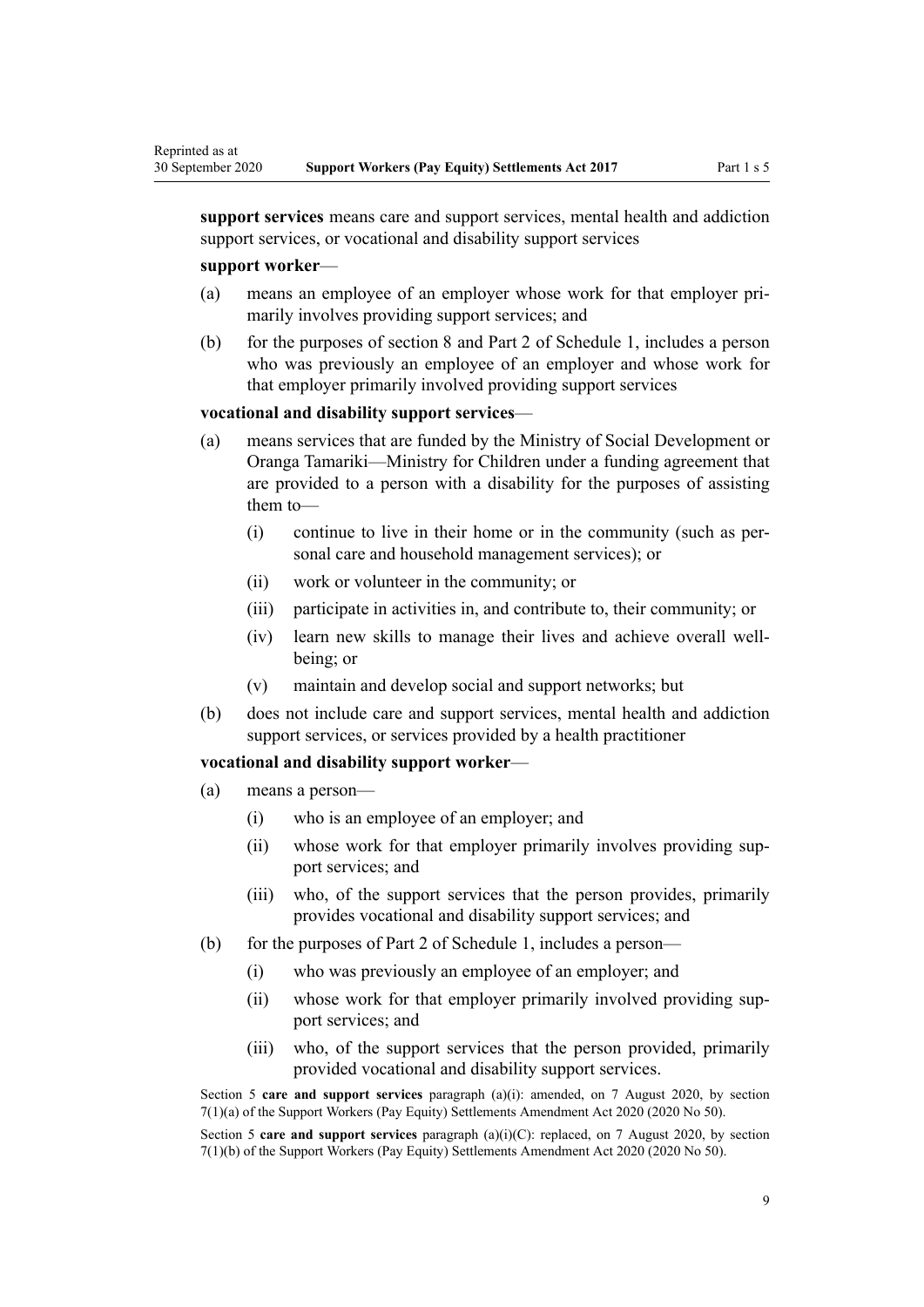Section 5 **care and support services** paragraph (a)(ii): amended, on 26 November 2018, by [section](http://legislation.govt.nz/pdflink.aspx?id=DLM6784038) [459](http://legislation.govt.nz/pdflink.aspx?id=DLM6784038) of the Social Security Act 2018 (2018 No 32).

Section 5 **care and support services** paragraph (b): replaced, on 7 August 2020, by [section 7\(1\)\(c\)](http://legislation.govt.nz/pdflink.aspx?id=LMS178705) of the Support Workers (Pay Equity) Settlements Amendment Act 2020 (2020 No 50).

Section 5 **continuous employment**: amended, on 7 August 2020, by [section 7\(2\)](http://legislation.govt.nz/pdflink.aspx?id=LMS178705) of the Support Workers (Pay Equity) Settlements Amendment Act 2020 (2020 No 50).

Section 5 **Department of Corrections**: inserted, on 7 August 2020, by [section 7\(3\)](http://legislation.govt.nz/pdflink.aspx?id=LMS178705) of the Support Workers (Pay Equity) Settlements Amendment Act 2020 (2020 No 50).

Section 5 **employer** paragraph (a)(i): replaced, on 7 August 2020, by [section 7\(4\)\(a\)](http://legislation.govt.nz/pdflink.aspx?id=LMS178705) of the Support Workers (Pay Equity) Settlements Amendment Act 2020 (2020 No 50).

Section 5 **employer** paragraph (a)(iii): amended, on 7 August 2020, by [section 7\(4\)\(b\)](http://legislation.govt.nz/pdflink.aspx?id=LMS178705) of the Support Workers (Pay Equity) Settlements Amendment Act 2020 (2020 No 50).

Section 5 **employer** paragraph (b): amended, on 30 September 2020, by [section 5\(2\)](http://legislation.govt.nz/pdflink.aspx?id=LMS298007) of the New Zealand Public Health and Disability Amendment Act 2020 (2020 No 61).

Section 5 **funder**: replaced, on 7 August 2020, by [section 7\(5\)](http://legislation.govt.nz/pdflink.aspx?id=LMS178705) of the Support Workers (Pay Equity) Settlements Amendment Act 2020 (2020 No 50).

Section 5 **funding agreement** paragraph (a): amended, on 7 August 2020, by [section 7\(6\)\(a\)](http://legislation.govt.nz/pdflink.aspx?id=LMS178705) of the Support Workers (Pay Equity) Settlements Amendment Act 2020 (2020 No 50).

Section 5 **funding agreement** paragraph (a): amended, on 7 August 2020, by [section 7\(6\)\(b\)](http://legislation.govt.nz/pdflink.aspx?id=LMS178705) of the Support Workers (Pay Equity) Settlements Amendment Act 2020 (2020 No 50).

Section 5 **funding agreement** paragraph (a): amended, on 7 August 2020, by [section 7\(6\)\(c\)](http://legislation.govt.nz/pdflink.aspx?id=LMS178705) of the Support Workers (Pay Equity) Settlements Amendment Act 2020 (2020 No 50).

Section 5 **health practitioner**: inserted, on 7 August 2020, by [section 7\(3\)](http://legislation.govt.nz/pdflink.aspx?id=LMS178705) of the Support Workers (Pay Equity) Settlements Amendment Act 2020 (2020 No 50).

Section 5 **level 2 qualification** paragraph (b): amended, on 1 August 2020, by [section 668](http://legislation.govt.nz/pdflink.aspx?id=LMS367713) of the Education and Training Act 2020 (2020 No 38).

Section 5 **level 2 qualification** paragraph (b): amended, on 1 April 2020, by [section 78\(1\)](http://legislation.govt.nz/pdflink.aspx?id=LMS245981) of the Education (Vocational Education and Training Reform) Amendment Act 2020 (2020 No 1).

Section 5 **level 3 qualification** paragraph (b): amended, on 1 August 2020, by [section 668](http://legislation.govt.nz/pdflink.aspx?id=LMS367713) of the Education and Training Act 2020 (2020 No 38).

Section 5 **level 3 qualification** paragraph (b): amended, on 1 April 2020, by [section 78\(1\)](http://legislation.govt.nz/pdflink.aspx?id=LMS245981) of the Education (Vocational Education and Training Reform) Amendment Act 2020 (2020 No 1).

Section 5 **level 4 qualification** paragraph (b): amended, on 1 August 2020, by [section 668](http://legislation.govt.nz/pdflink.aspx?id=LMS367713) of the Education and Training Act 2020 (2020 No 38).

Section 5 **level 4 qualification** paragraph (b): amended, on 1 April 2020, by [section 78\(1\)](http://legislation.govt.nz/pdflink.aspx?id=LMS245981) of the Education (Vocational Education and Training Reform) Amendment Act 2020 (2020 No 1).

Section 5 **mental health and addiction support services**: inserted, on 7 August 2020, by [section](http://legislation.govt.nz/pdflink.aspx?id=LMS178705) [7\(3\)](http://legislation.govt.nz/pdflink.aspx?id=LMS178705) of the Support Workers (Pay Equity) Settlements Amendment Act 2020 (2020 No 50).

Section 5 **mental health and addiction support worker**: inserted, on 7 August 2020, by [section 7\(3\)](http://legislation.govt.nz/pdflink.aspx?id=LMS178705) of the Support Workers (Pay Equity) Settlements Amendment Act 2020 (2020 No 50).

Section 5 **Ministry of Health**: amended, on 7 August 2020, by [section 135](http://legislation.govt.nz/pdflink.aspx?id=LMS176959) of the Public Service Act 2020 (2020 No 40).

Section 5 **Ministry of Social Development**: inserted, on 7 August 2020, by [section 7\(3\)](http://legislation.govt.nz/pdflink.aspx?id=LMS178705) of the Support Workers (Pay Equity) Settlements Amendment Act 2020 (2020 No 50).

Section 5 **NZQA**: amended, on 1 August 2020, by [section 668](http://legislation.govt.nz/pdflink.aspx?id=LMS367713) of the Education and Training Act 2020 (2020 No 38).

Section 5 **Oranga Tamariki—Ministry for Children**: inserted, on 7 August 2020, by [section 7\(3\)](http://legislation.govt.nz/pdflink.aspx?id=LMS178705) of the Support Workers (Pay Equity) Settlements Amendment Act 2020 (2020 No 50).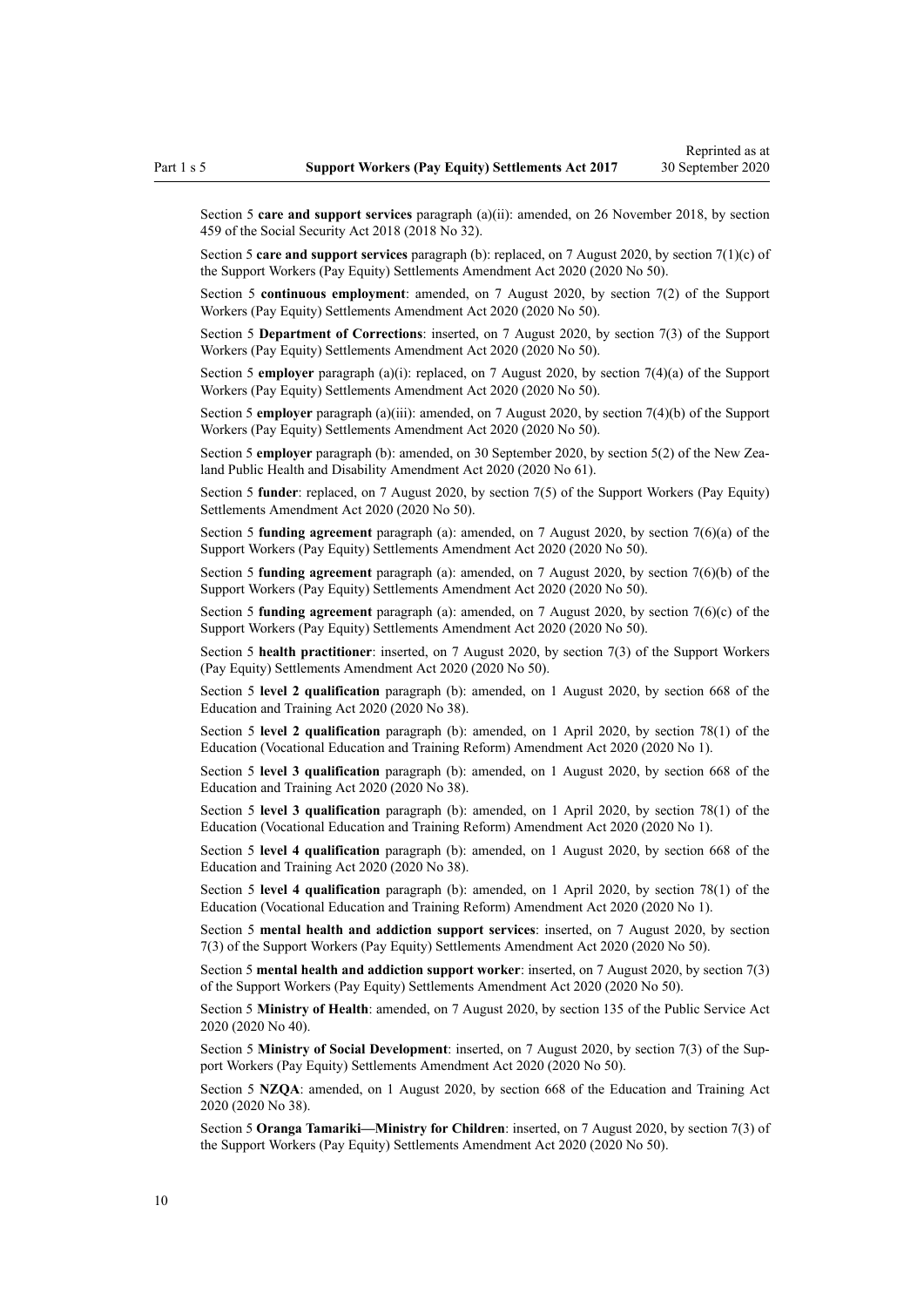<span id="page-10-0"></span>Section 5 **ordinary hourly wage**: amended, on 7 August 2020, by [section 7\(7\)](http://legislation.govt.nz/pdflink.aspx?id=LMS178705) of the Support Workers (Pay Equity) Settlements Amendment Act 2020 (2020 No 50).

Section 5 **relevant date**: inserted, on 7 August 2020, by [section 7\(3\)](http://legislation.govt.nz/pdflink.aspx?id=LMS178705) of the Support Workers (Pay Equity) Settlements Amendment Act 2020 (2020 No 50).

Section 5 **support services**: inserted, on 7 August 2020, by [section 7\(3\)](http://legislation.govt.nz/pdflink.aspx?id=LMS178705) of the Support Workers (Pay Equity) Settlements Amendment Act 2020 (2020 No 50).

Section 5 **support worker**: inserted, on 7 August 2020, by [section 7\(3\)](http://legislation.govt.nz/pdflink.aspx?id=LMS178705) of the Support Workers (Pay Equity) Settlements Amendment Act 2020 (2020 No 50).

Section 5 **vocational and disability support services**: inserted, on 7 August 2020, by [section 7\(3\)](http://legislation.govt.nz/pdflink.aspx?id=LMS178705) of the Support Workers (Pay Equity) Settlements Amendment Act 2020 (2020 No 50).

Section 5 **vocational and disability support worker**: inserted, on 7 August 2020, by [section 7\(3\)](http://legislation.govt.nz/pdflink.aspx?id=LMS178705) of the Support Workers (Pay Equity) Settlements Amendment Act 2020 (2020 No 50).

#### **6 Transitional, savings, and related provisions**

The transitional, savings, and related provisions (if any) set out in [Schedule 1](#page-18-0) have effect according to their terms.

#### **7 Act binds the Crown**

This Act binds the Crown.

## **Part 2**

### **Support entitlements and employer obligations**

Part 2 heading: amended, on 7 August 2020, by [section 8](http://legislation.govt.nz/pdflink.aspx?id=LMS178706) of the Support Workers (Pay Equity) Settlements Amendment Act 2020 (2020 No 50).

## *Extinguishing and barring claims under Equal Pay Act 1972 by support*

## *workers*

Heading: amended, on 7 August 2020, by [section 9](http://legislation.govt.nz/pdflink.aspx?id=LMS178707) of the Support Workers (Pay Equity) Settlements Amendment Act 2020 (2020 No 50).

#### **8 Existing claims extinguished and potential claims barred**

- (1) This section applies to—
	- (a) any claim by or on behalf of a support worker under the [Equal Pay Act](http://legislation.govt.nz/pdflink.aspx?id=DLM407769) [1972](http://legislation.govt.nz/pdflink.aspx?id=DLM407769) relating to the provision of support services that was lodged but not determined before the relevant date; and
	- (b) any potential claim by or on behalf of a support worker under the [Equal](http://legislation.govt.nz/pdflink.aspx?id=DLM407769) [Pay Act 1972](http://legislation.govt.nz/pdflink.aspx?id=DLM407769) relating to the provision of support services during the period starting on 1 July 2011 and ending on 30 June 2022 (or any part of that period).
- (2) The claim or potential claim cannot be pursued and must be treated as if it had been withdrawn or is incapable of being lodged.
- (3) To avoid doubt, this section does not affect—
	- (a) any claim or potential claim under the [Equal Pay Act 1972](http://legislation.govt.nz/pdflink.aspx?id=DLM407769) relating to the provision of support services after 30 June 2022; or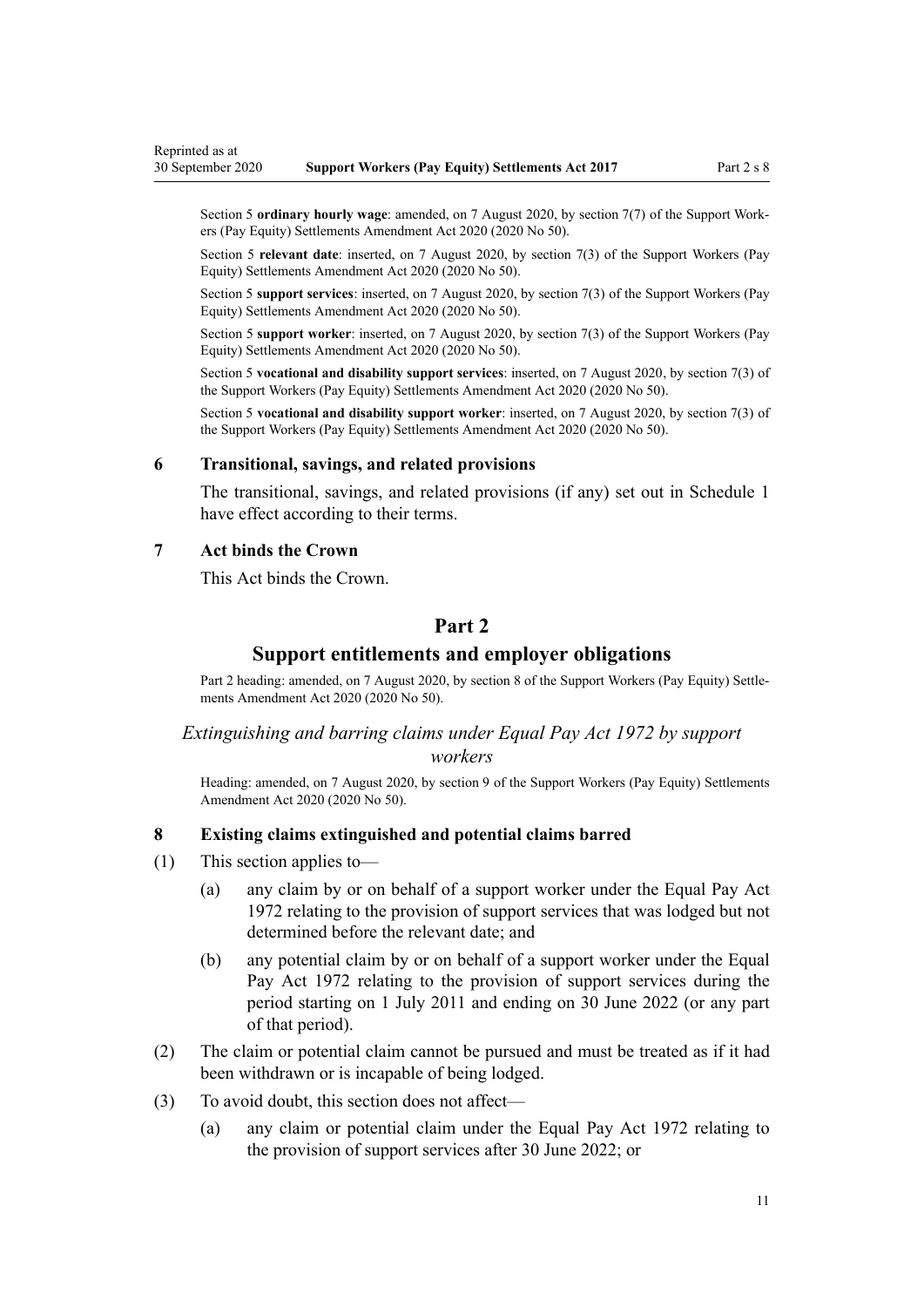Reprinted as at

<span id="page-11-0"></span>(b) any claim or potential claim under the [Equal Pay Act 1972](http://legislation.govt.nz/pdflink.aspx?id=DLM407769) that does not relate to the provision of support services.

Section 8(1)(a): replaced, on 7 August 2020, by [section 10\(1\)](http://legislation.govt.nz/pdflink.aspx?id=LMS178708) of the Support Workers (Pay Equity) Settlements Amendment Act 2020 (2020 No 50).

Section 8(1)(b): amended, on 7 August 2020, by [section 10\(2\)](http://legislation.govt.nz/pdflink.aspx?id=LMS178708) of the Support Workers (Pay Equity) Settlements Amendment Act 2020 (2020 No 50).

Section 8(3)(a): amended, on 7 August 2020, by [section 10\(2\)](http://legislation.govt.nz/pdflink.aspx?id=LMS178708) of the Support Workers (Pay Equity) Settlements Amendment Act 2020 (2020 No 50).

Section 8(3)(b): amended, on 7 August 2020, by [section 10\(2\)](http://legislation.govt.nz/pdflink.aspx?id=LMS178708) of the Support Workers (Pay Equity) Settlements Amendment Act 2020 (2020 No 50).

#### *Wage rates*

#### **9 Minimum hourly wage rates**

- (1) An employer must pay a support worker no less than the greater of—
	- (a) the applicable hourly wage set out in [Schedule 2](#page-21-0); and
	- (b) the ordinary hourly wage that the employer was required to pay the worker under the terms and conditions of employment in place between the employer and the worker immediately before the relevant date.
- (2) This section does not apply in respect of—
	- (a) time spent by the worker in providing excluded services; or
	- (b) time spent by the worker in travel between clients within the meaning of that term in [section 4](http://legislation.govt.nz/pdflink.aspx?id=DLM6600918) of the Home and Community Support (Payment for Travel Between Clients) Settlement Act 2016; or
	- (c) a period of time spent by a worker overnight during which the worker, under the terms of the worker's employment agreement, is—
		- (i) required to be at the worker's workplace; and
		- (ii) allowed to sleep at the workplace while on duty; and
		- (iii) required to be available to attend to the worker's duties during the course of the night as necessary.
- (3) In this section,—

#### **excluded services** means—

- (a) *[Repealed]*
- (b) services for which the employer receives funding from a funder other than funding under a funding agreement or under [section 18](#page-15-0)
- (c) *[Repealed]*

**workplace** has the same meaning as in [section 5](http://legislation.govt.nz/pdflink.aspx?id=DLM58337) of the Employment Relations Act 2000.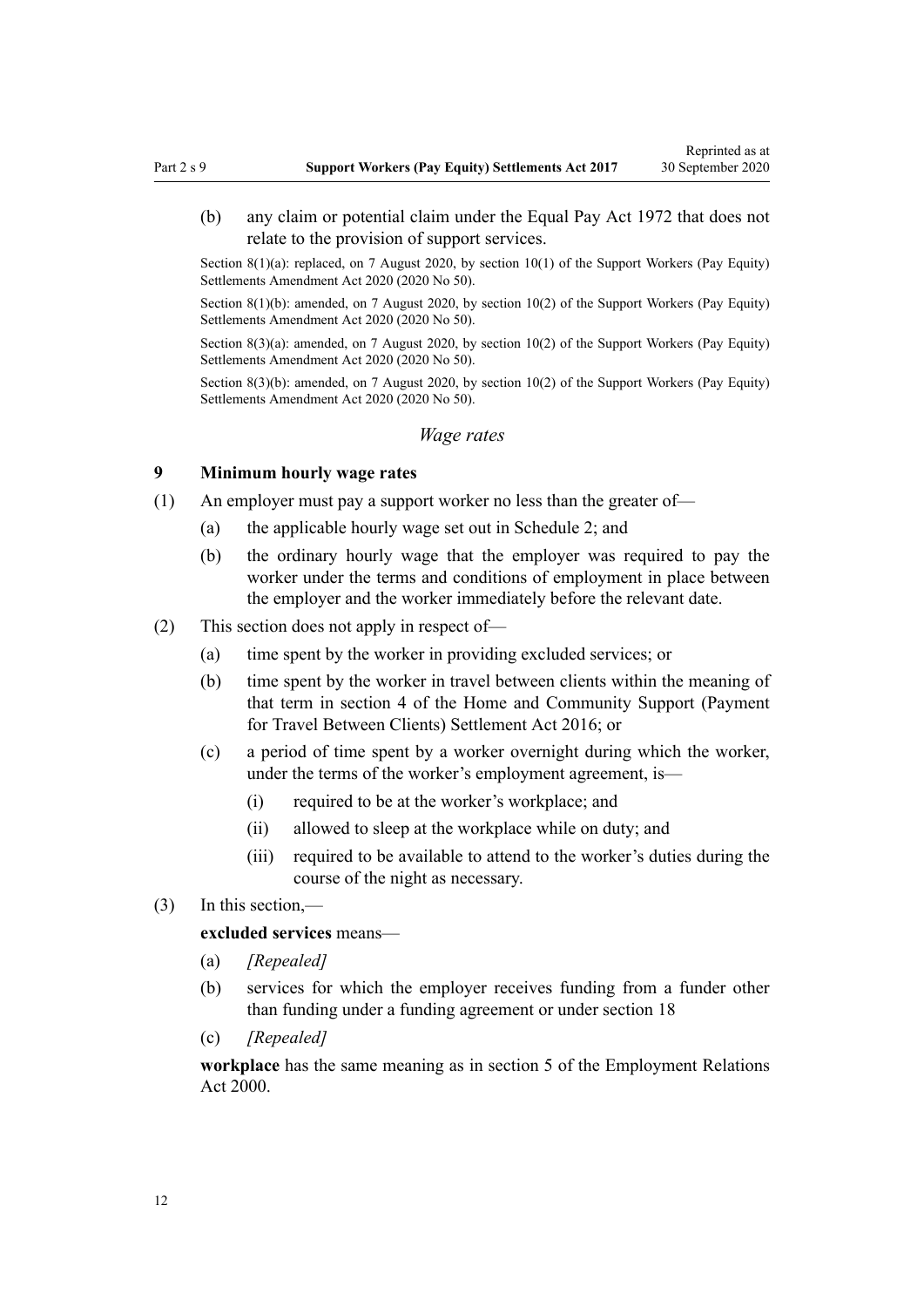<span id="page-12-0"></span>Section 9(1): amended, on 7 August 2020, by [section 11\(1\)](http://legislation.govt.nz/pdflink.aspx?id=LMS178712) of the Support Workers (Pay Equity) Settlements Amendment Act 2020 (2020 No 50).

Section 9(1)(b): amended, on 7 August 2020, by [section 11\(2\)](http://legislation.govt.nz/pdflink.aspx?id=LMS178712) of the Support Workers (Pay Equity) Settlements Amendment Act 2020 (2020 No 50).

Section 9(3) **excluded services** paragraph (a): repealed, on 7 August 2020, by [section 11\(3\)](http://legislation.govt.nz/pdflink.aspx?id=LMS178712) of the Support Workers (Pay Equity) Settlements Amendment Act 2020 (2020 No 50).

Section 9(3) **excluded services** paragraph (c): repealed, on 7 August 2020, by [section 11\(3\)](http://legislation.govt.nz/pdflink.aspx?id=LMS178712) of the Support Workers (Pay Equity) Settlements Amendment Act 2020 (2020 No 50).

Section 9(3) **Ministry for Vulnerable Children, Oranga Tamariki**: repealed, on 7 August 2020 (after being amended by [section 135](http://legislation.govt.nz/pdflink.aspx?id=LMS176959) of the Public Service Act 2020 (2020 No 40) on that date), by [section 11\(4\)](http://legislation.govt.nz/pdflink.aspx?id=LMS178712) of the Support Workers (Pay Equity) Settlements Amendment Act 2020 (2020 No 50).

Section 9(3) **Ministry of Social Development**: repealed (after being amended by [section 135](http://legislation.govt.nz/pdflink.aspx?id=LMS176959) of the Public Service Act 2020 (2020 No 40) on that date), on 7 August 2020, by [section 11\(4\)](http://legislation.govt.nz/pdflink.aspx?id=LMS178712) of the Support Workers (Pay Equity) Settlements Amendment Act 2020 (2020 No 50).

#### **9A Minimum hourly wage rates for mental health and addiction support services provided to individual clients**

- (1) This section applies to a person (an **individually funded client**) who—
	- (a) receives funding directly from a funder towards the cost of mental health and addiction support services for that person; and
	- (b) employs a person (a **worker**) to provide the services.
- (2) The individually funded client must pay the worker, for the provision of the services, no less than the greater of—
	- (a) the applicable hourly wage set out in [Schedule 2](#page-21-0); and
	- (b) the ordinary hourly wage that the client was required to pay the worker under the terms and conditions of employment in place between the client and the worker immediately before the commencement of the [Sup](http://legislation.govt.nz/pdflink.aspx?id=LMS178735)[port Workers \(Pay Equity\) Settlements Amendment Act 2020](http://legislation.govt.nz/pdflink.aspx?id=LMS178735).
- (3) *[Repealed]*
- (4) This section does not apply in respect of a period of time spent by a worker overnight during which the worker, under the terms of the worker's employment agreement, is—
	- (a) required to be at the worker's workplace; and
	- (b) allowed to sleep at the workplace while on duty; and
	- (c) required to be available to attend to the worker's duties during the course of the night as necessary.

Section 9A: inserted, on 7 August 2020, by [section 12](http://legislation.govt.nz/pdflink.aspx?id=LMS255704) of the Support Workers (Pay Equity) Settlements Amendment Act 2020 (2020 No 50).

Section 9A(3): repealed, on 30 September 2020, by [section 5\(3\)](http://legislation.govt.nz/pdflink.aspx?id=LMS298007) of the New Zealand Public Health and Disability Amendment Act 2020 (2020 No 61).

## **10 Weekend and night penal rates**

(1) This section applies to a term or condition of an employment agreement that—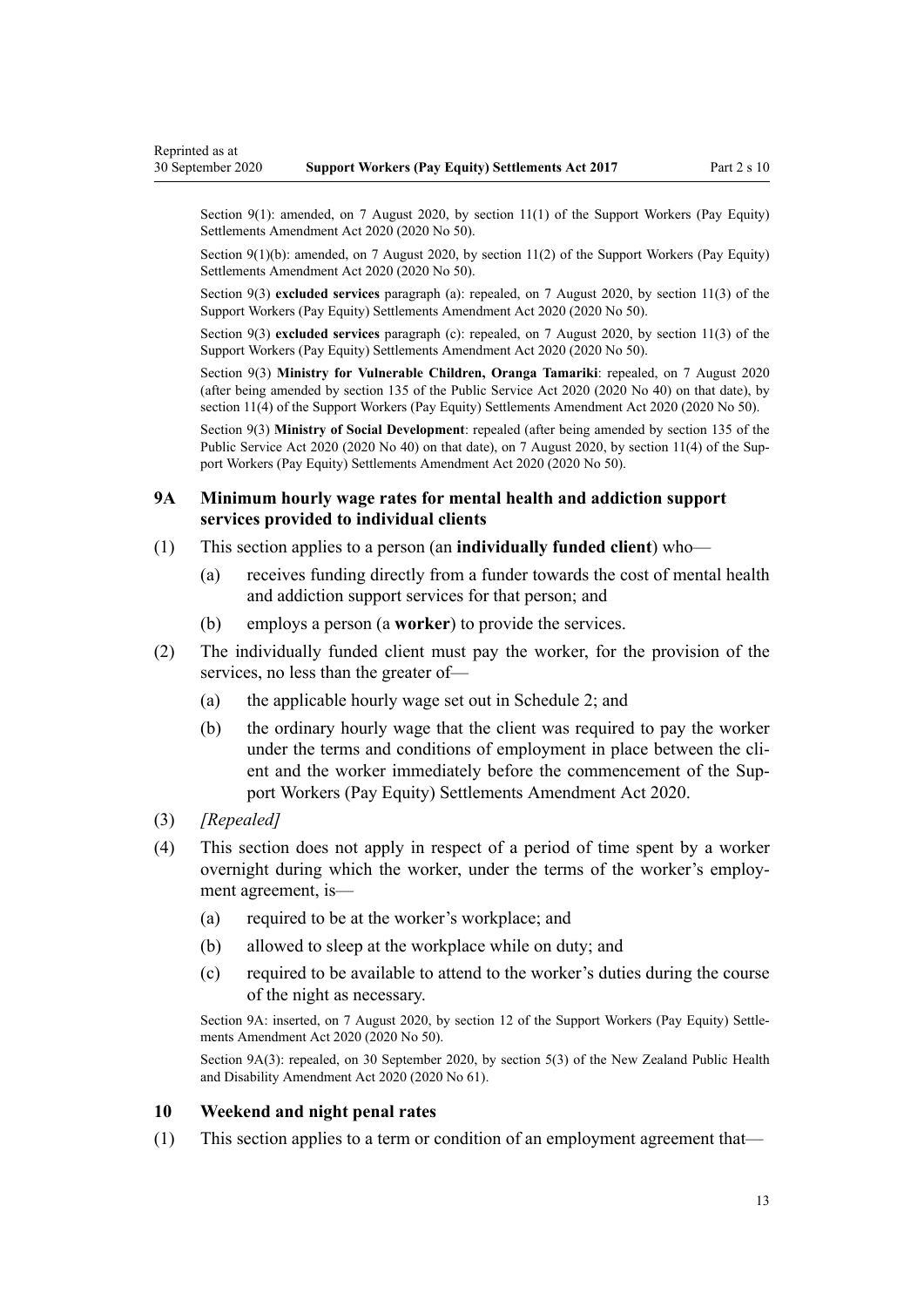- <span id="page-13-0"></span>(a) was agreed before the relevant date; and
- (b) requires an employer to pay a support worker an allowance, based on the worker's hourly wage, for working on a Saturday or a Sunday, or after 5 pm on any day.
- (2) For work to which [section 9](#page-11-0) applies performed on or after the relevant date, the term or condition must be read as requiring the employer to pay the allowance at the same dollar value, per hour, as would be required to be paid based on the worker's ordinary hourly wage immediately before the relevant date.

#### **Example**

Before the relevant date, Alice is a care and support worker whose employment agreement provides that her wage is \$18 an hour and that she will be paid an extra 50% of her hourly wage for work she performs on a Sunday (an additional \$9 an hour).

On and from the relevant date, Alice's wage is \$21 an hour. Alice's employer must pay Alice an allowance of \$9 an hour for work she performs on a Sunday. This is the same dollar value as the allowance Alice was entitled to before the relevant date, rather than 50% of Alice's new hourly wage rate.

Section  $10(1)(a)$ : amended, on 7 August 2020, by [section 13\(1\)](http://legislation.govt.nz/pdflink.aspx?id=LMS178713) of the Support Workers (Pay Equity) Settlements Amendment Act 2020 (2020 No 50).

Section 10(1)(b): amended, on 7 August 2020, by [section 13\(2\)](http://legislation.govt.nz/pdflink.aspx?id=LMS178713) of the Support Workers (Pay Equity) Settlements Amendment Act 2020 (2020 No 50).

Section 10(2): amended, on 7 August 2020, by [section 13\(1\)](http://legislation.govt.nz/pdflink.aspx?id=LMS178713) of the Support Workers (Pay Equity) Settlements Amendment Act 2020 (2020 No 50).

Section 10(2) example: amended, on 7 August 2020, by [section 13\(1\)](http://legislation.govt.nz/pdflink.aspx?id=LMS178713) of the Support Workers (Pay Equity) Settlements Amendment Act 2020 (2020 No 50).

### **11 Previous agreements that require allowances for service or qualifications unenforceable**

- (1) This section applies to a term or condition of an employment agreement that—
	- (a) was agreed before the relevant date; and
	- (b) requires an employer to pay a support worker an allowance to recognise the worker's length of service or level of qualifications.
- (2) To the extent that the term or condition applies to work to which [section 9](#page-11-0) applies, the term or condition has no effect and is not enforceable.

Section 11(1)(a): amended, on 7 August 2020, by [section 14\(1\)](http://legislation.govt.nz/pdflink.aspx?id=LMS178714) of the Support Workers (Pay Equity) Settlements Amendment Act 2020 (2020 No 50).

Section 11(1)(b): amended, on 7 August 2020, by [section 14\(2\)](http://legislation.govt.nz/pdflink.aspx?id=LMS178714) of the Support Workers (Pay Equity) Settlements Amendment Act 2020 (2020 No 50).

### *Support for training*

#### **12 Employers must ensure support workers are able to gain qualifications**

(1) An employer must take all reasonably practicable steps to ensure that a support worker is able to attain—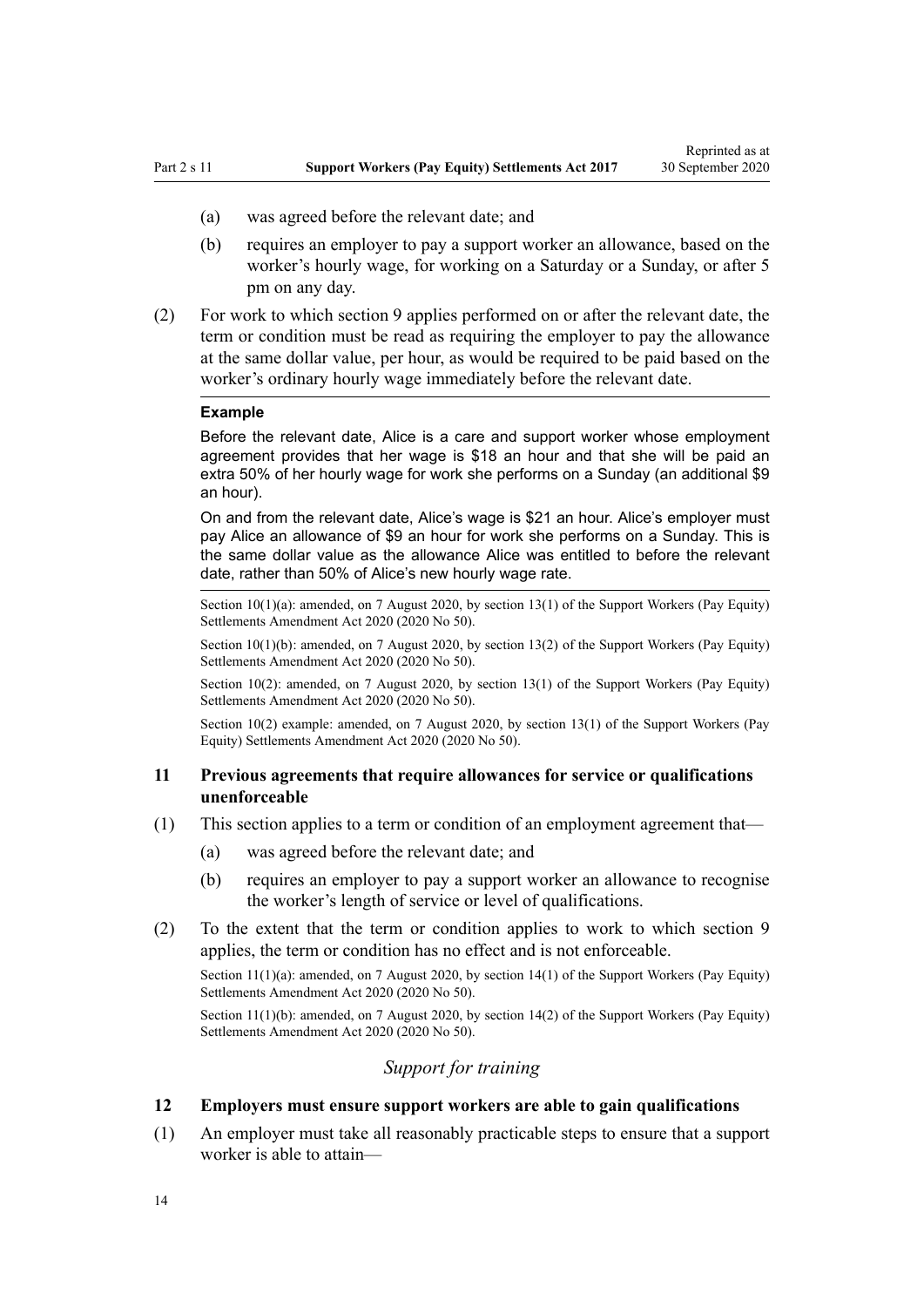- <span id="page-14-0"></span>(a) a level 2 qualification within the first 12 months of the worker's continuous employment with the employer; and
- (b) a level 3 qualification within the first 36 months of the worker's continuous employment with the employer; and
- (c) a level 4 qualification within the first 72 months of the worker's continuous employment with the employer.
- (2) If a support worker is not able to attain a qualification within the time required by subsection (1), the employer must take all reasonably practicable steps to ensure that the worker is able to attain the qualification as soon as is reasonably practicable.

Section 12 heading: amended, on 7 August 2020, by [section 15\(1\)](http://legislation.govt.nz/pdflink.aspx?id=LMS178715) of the Support Workers (Pay Equity) Settlements Amendment Act 2020 (2020 No 50).

Section 12(1): amended, on 7 August 2020, by [section 15\(2\)](http://legislation.govt.nz/pdflink.aspx?id=LMS178715) of the Support Workers (Pay Equity) Settlements Amendment Act 2020 (2020 No 50).

Section 12(2): amended, on 7 August 2020, by [section 15\(2\)](http://legislation.govt.nz/pdflink.aspx?id=LMS178715) of the Support Workers (Pay Equity) Settlements Amendment Act 2020 (2020 No 50).

## *Enforcement*

#### **13 Compliance dispute is employment relationship problem**

A dispute about whether an employer is complying, or has complied, with this Act—

- (a) is an employment relationship problem within the meaning of that term in [section 5](http://legislation.govt.nz/pdflink.aspx?id=DLM58337) of the Employment Relations Act 2000; and
- (b) must be resolved in accordance with that Act.

#### **14 Support worker may recover unpaid or underpaid wages**

An employer's failure to pay a support worker an amount required by this Act, either in whole or in part, constitutes payment of wages or other money at a rate lower than that legally payable for the purposes of [section 131](http://legislation.govt.nz/pdflink.aspx?id=DLM60376) of the Employment Relations Act 2000.

Section 14 heading: amended, on 7 August 2020, by [section 16\(1\)](http://legislation.govt.nz/pdflink.aspx?id=LMS178716) of the Support Workers (Pay Equity) Settlements Amendment Act 2020 (2020 No 50).

Section 14: amended, on 7 August 2020, by [section 16\(2\)](http://legislation.govt.nz/pdflink.aspx?id=LMS178716) of the Support Workers (Pay Equity) Settlements Amendment Act 2020 (2020 No 50).

## **15 Failure to comply with training obligations constitutes grounds for personal grievance**

An employer's failure to comply with [section 12](#page-13-0) constitutes grounds for a personal grievance under [section 103\(1\)\(b\)](http://legislation.govt.nz/pdflink.aspx?id=DLM60322) of the Employment Relations Act 2000.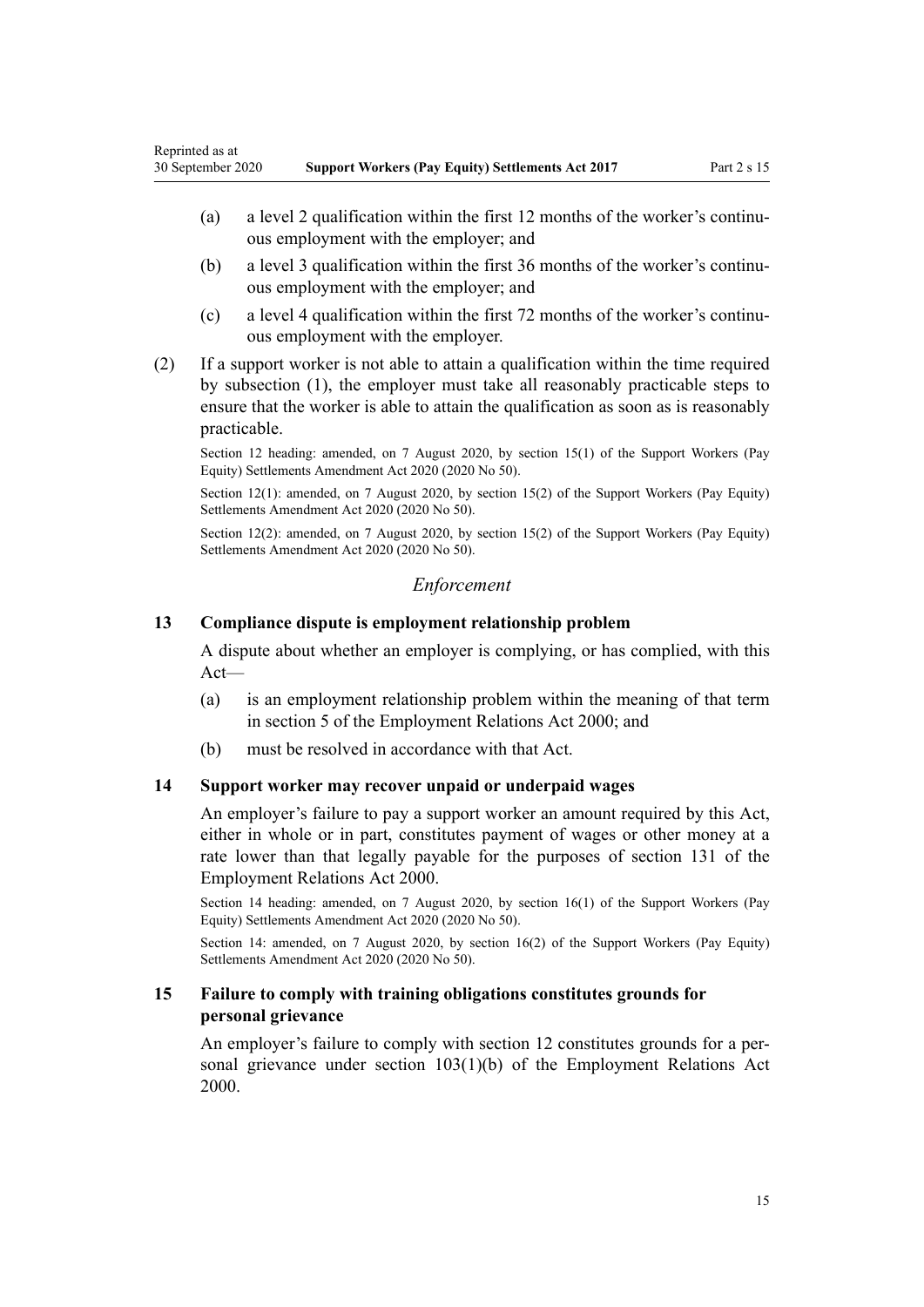*Relationship between this Act and employment agreements*

#### <span id="page-15-0"></span>**16 This Act overrides terms and conditions of employment agreements**

- (1) An employment agreement that contains a term or condition that excludes, restricts, or reduces a support worker's entitlements under this Act—
	- (a) has no effect to the extent that it does so, regardless of whether the term or condition was agreed before or after the relevant date; but
	- (b) is not an illegal contract under the [Illegal Contracts Act 1970](http://legislation.govt.nz/pdflink.aspx?id=DLM396434) or the [Con](http://legislation.govt.nz/pdflink.aspx?id=DLM6844000)[tract and Commercial Law Act 2017.](http://legislation.govt.nz/pdflink.aspx?id=DLM6844000)
- (2) Each employment agreement between an employer and a support worker that was agreed before the relevant date is deemed to be varied in accordance with [sections 9 to 12](#page-11-0).

Section 16(1): amended, on 7 August 2020, by [section 17\(1\)](http://legislation.govt.nz/pdflink.aspx?id=LMS178717) of the Support Workers (Pay Equity) Settlements Amendment Act 2020 (2020 No 50).

Section 16(1)(a): amended, on 7 August 2020, by [section 17\(2\)](http://legislation.govt.nz/pdflink.aspx?id=LMS178717) of the Support Workers (Pay Equity) Settlements Amendment Act 2020 (2020 No 50).

Section 16(2): amended, on 7 August 2020, by [section 17\(1\)](http://legislation.govt.nz/pdflink.aspx?id=LMS178717) of the Support Workers (Pay Equity) Settlements Amendment Act 2020 (2020 No 50).

Section 16(2): amended, on 7 August 2020, by [section 17\(2\)](http://legislation.govt.nz/pdflink.aspx?id=LMS178717) of the Support Workers (Pay Equity) Settlements Amendment Act 2020 (2020 No 50).

### **17 Employer and support worker may negotiate more favourable terms and conditions**

Nothing in this Act prevents an employer and a support worker from agreeing to a term or condition in an employment agreement that requires the employer to—

- (a) pay the worker more than is required under this Act; or
- (b) provide more support for the worker to gain a qualification than is required by this Act.

Section 17 heading: amended, on 7 August 2020, by [section 18\(1\)](http://legislation.govt.nz/pdflink.aspx?id=LMS178718) of the Support Workers (Pay Equity) Settlements Amendment Act 2020 (2020 No 50).

Section 17: amended, on 7 August 2020, by [section 18\(2\)](http://legislation.govt.nz/pdflink.aspx?id=LMS178718) of the Support Workers (Pay Equity) Settlements Amendment Act 2020 (2020 No 50).

## **Part 3**

## **Funding of employers and miscellaneous provisions**

Subpart 1—Funding of employers

#### **18 Funding amounts increased**

(1) A funder must pay an employer with whom the funder has a funding agreement additional amounts over and above the amounts required by the funding agree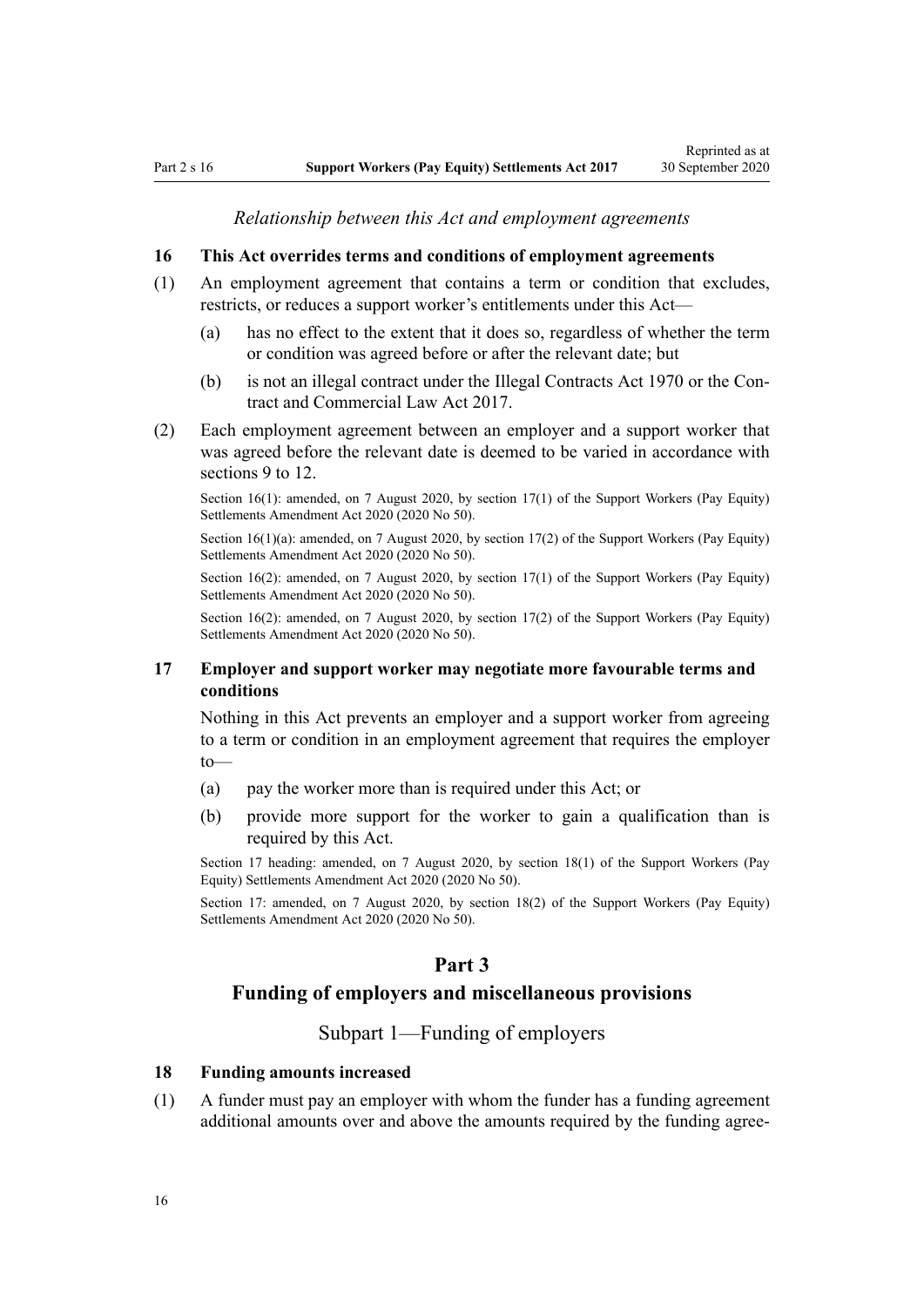<span id="page-16-0"></span>ment towards offsetting the additional costs faced by the employer as a result of this Act.

- (2) The funder must determine the additional amounts, taking into account—
	- (a) the increased wage costs faced by the employer as a result of this Act; and
	- (b) the increased training costs faced by the employer as a result of this Act; and
	- (c) any other matter that the funder considers appropriate.
- (3) The funder's determination of the additional amounts is final.
- (4) This section applies only in respect of funding agreements entered into before,—
	- (a) in relation to care and support services and vocational and disability support services, 1 July 2017; and
	- (b) in relation to mental health and addiction support services, 1 July 2018.

Section 18(4): replaced, on 7 August 2020, by [section 19](http://legislation.govt.nz/pdflink.aspx?id=LMS178719) of the Support Workers (Pay Equity) Settlements Amendment Act 2020 (2020 No 50).

### **19 Records to support additional funding**

- (1) An employer must keep a record, for each support worker employed by the employer, of—
	- (a) the qualifications, if any, held by the worker; and
	- (b) the length of time that the worker has been continuously employed by the employer.
- (2) An employer must, on the request of a funder with whom the employer has a funding agreement, provide to the funder—
	- (a) the records kept under subsection (1); and
	- (b) the wages and time record kept by the employer for each support worker under [section 130](http://legislation.govt.nz/pdflink.aspx?id=DLM60375) of the Employment Relations Act 2000.
- (3) An employer who fails to comply with subsection  $(1)$  or  $(2)(a)$  is liable to a penalty imposed by the Employment Relations Authority under the [Employ](http://legislation.govt.nz/pdflink.aspx?id=DLM58316)[ment Relations Act 2000.](http://legislation.govt.nz/pdflink.aspx?id=DLM58316)

Section 19(1): amended, on 7 August 2020, by [section 20](http://legislation.govt.nz/pdflink.aspx?id=LMS178720) of the Support Workers (Pay Equity) Settlements Amendment Act 2020 (2020 No 50).

Section 19(2)(b): amended, on 7 August 2020, by [section 20](http://legislation.govt.nz/pdflink.aspx?id=LMS178720) of the Support Workers (Pay Equity) Settlements Amendment Act 2020 (2020 No 50).

Subpart 2—Consequential amendments and repeal of this Act

#### **20 Amendments to Employment Relations Act 2000**

(1) This section amends the [Employment Relations Act 2000.](http://legislation.govt.nz/pdflink.aspx?id=DLM58316)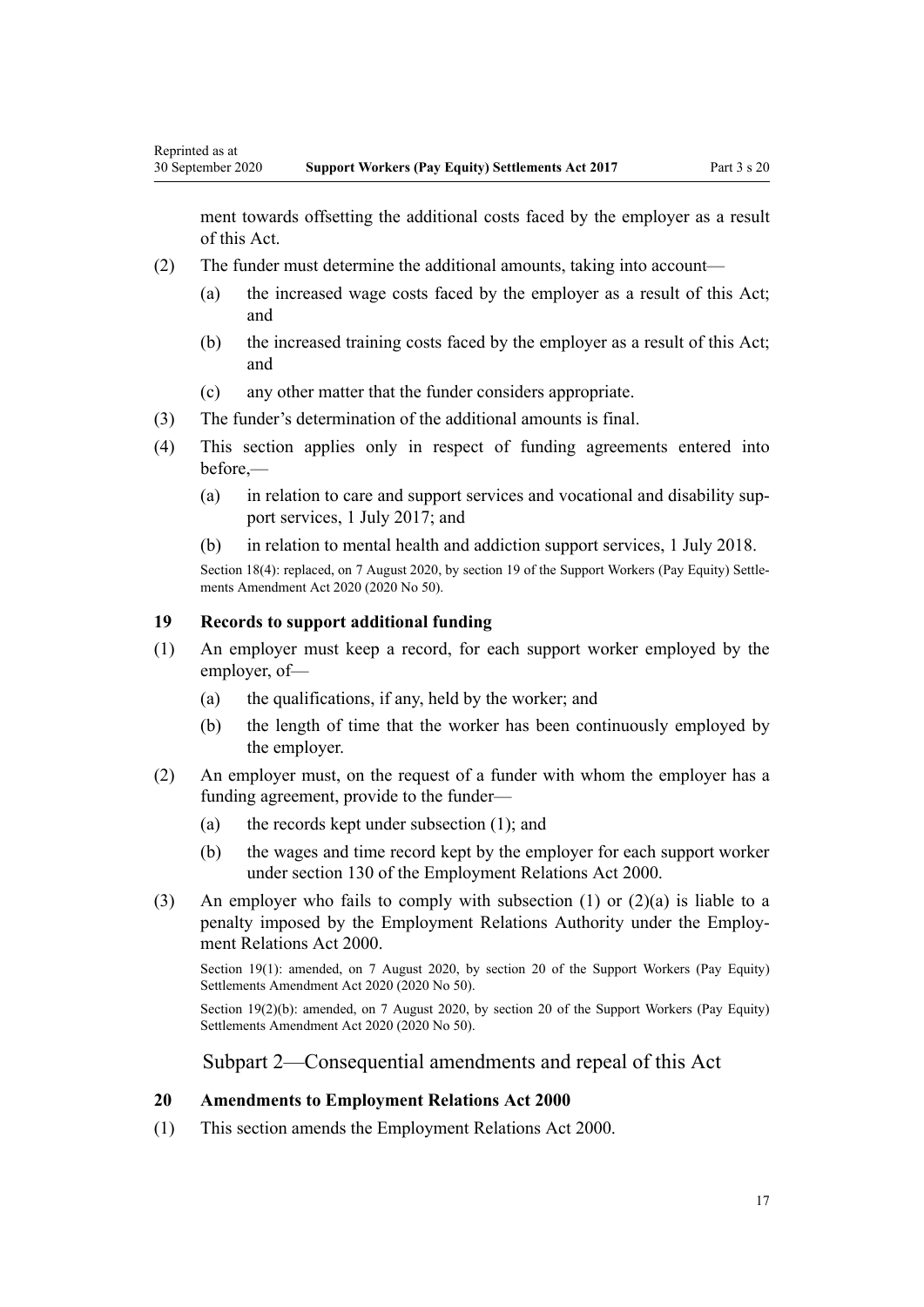- <span id="page-17-0"></span>(2) In [section 148A\(3\)](http://legislation.govt.nz/pdflink.aspx?id=DLM3640697), replace "or the Home and Community Support (Payment for Travel Between Clients) Settlement Act 2016" with "the Home and Community Support (Payment for Travel Between Clients) Settlement Act 2016, or the Care and Support Workers (Pay Equity) Settlement Act 2017".
- (3) After section  $161(1)(m)(ii)$ , insert:
	- (iia) under the Care and Support Workers (Pay Equity) Settlement Act 2017:
- (4) After section  $223(1)(a)$ , insert:
	- (ab) the Care and Support Workers (Pay Equity) Settlement Act 2017; and
- (5) After [section 236\(4\)\(b\),](http://legislation.govt.nz/pdflink.aspx?id=DLM61477) insert: (ba) the Care and Support Workers (Pay Equity) Settlement Act 2017:

## **21 Repeal of this Act**

- (1) [Sections 9 to 20](#page-11-0) and [Schedule 2](#page-21-0) are repealed on 1 July 2022.
- (2) The remainder of this Act is repealed on 1 July 2028.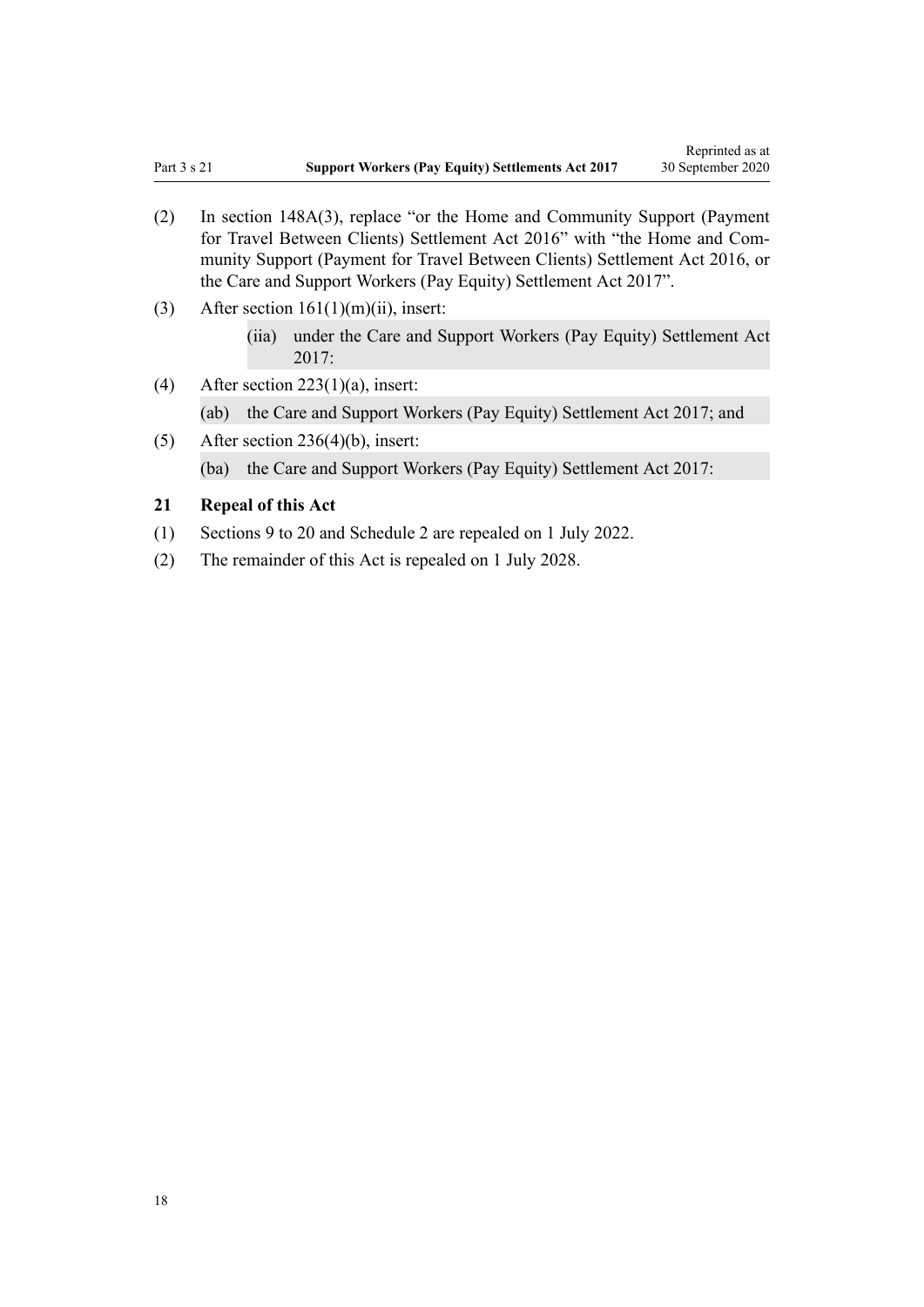## **Schedule 1**

## <span id="page-18-0"></span>**Transitional, savings, and related provisions**

[s 6](#page-10-0)

## **Part 1**

## **Provisions relating to this Act as enacted**

There are no transitional, savings, or related provisions relating to this Act as enacted.

## **Part 2**

## **Provisions relating to Support Workers (Pay Equity) Settlements Amendment Act 2020**

Schedule 1 Part 2: inserted, on 7 August 2020, by [section 21](http://legislation.govt.nz/pdflink.aspx?id=LMS178721) of the Support Workers (Pay Equity) Settlements Amendment Act 2020 (2020 No 50).

### **1 References to previous Title**

Every reference in any enactment and in any document to the Care and Support Workers (Pay Equity) Settlement Act 2017 must, unless the context provides otherwise, be read as a reference to the Support Workers (Pay Equity) Settlements Act 2017.

Schedule 1 clause 1: inserted, on 7 August 2020, by [section 21](http://legislation.govt.nz/pdflink.aspx?id=LMS178721) of the Support Workers (Pay Equity) Settlements Amendment Act 2020 (2020 No 50).

#### **2 Employers to pay back pay**

- (1) This clause applies if—
	- (a) a support worker other than a care and support worker provided support services during the applicable period; and
	- (b) the worker's employer paid the worker for those services at a rate that is less than the rate that the employer would have been required to pay if the [Support Workers \(Pay Equity\) Settlements Amendment Act 2020](http://legislation.govt.nz/pdflink.aspx?id=LMS178735) had applied in respect of the worker during the applicable period.
- (2) The employer must, on the commencement of the [Support Workers \(Pay](http://legislation.govt.nz/pdflink.aspx?id=LMS178735) [Equity\) Settlements Amendment Act 2020,](http://legislation.govt.nz/pdflink.aspx?id=LMS178735) pay the worker an amount calculated as follows:

 $a - b$ 

where—

a is the amount that the employer would have been required to pay the worker for the provision of support services if the [Support Workers \(Pay](http://legislation.govt.nz/pdflink.aspx?id=LMS178735) [Equity\) Settlements Amendment Act 2020](http://legislation.govt.nz/pdflink.aspx?id=LMS178735) had applied in respect of the worker during the applicable period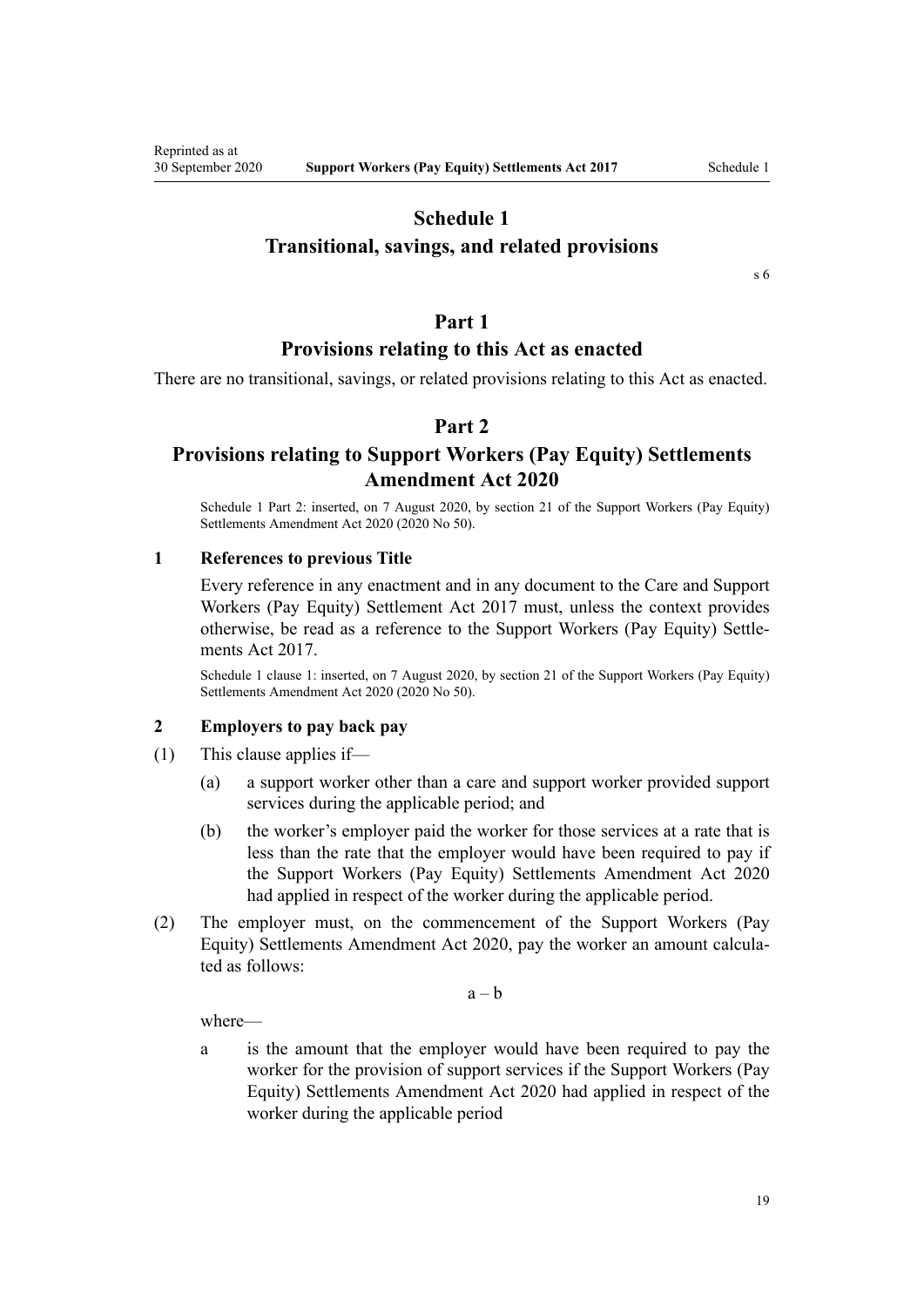- b is the amount that the employer actually paid the worker for the provision of support services during the applicable period.
- (3) The calculation must take into account all applicable entitlements and deductions required by law, those specified in the worker's employment agreement, and any other term or condition otherwise agreed to between the worker and their employer.
- (4) In this clause, **applicable period** means the period starting on 1 July 2017 and ending on the day before the date on which the [Support Workers \(Pay Equity\)](http://legislation.govt.nz/pdflink.aspx?id=LMS178735) [Settlements Amendment Act 2020](http://legislation.govt.nz/pdflink.aspx?id=LMS178735) comes into force.

Schedule 1 clause 2: inserted, on 7 August 2020, by [section 21](http://legislation.govt.nz/pdflink.aspx?id=LMS178721) of the Support Workers (Pay Equity) Settlements Amendment Act 2020 (2020 No 50).

## **3 Individually funded clients to pay back pay for mental health and addiction support services**

- (1) This clause applies if—
	- (a) a person (an **individually funded client**) received funding directly from a funder towards the cost of mental health and addiction support services for that person during the applicable period; and
	- (b) the individually funded client employed a person (a **worker**) to provide the services; and
	- (c) the individually funded client paid the worker for those services at a rate that is less than the rate that the client would have been required to pay if the [Support Workers \(Pay Equity\) Settlements Amendment Act 2020](http://legislation.govt.nz/pdflink.aspx?id=LMS178735) had applied in respect of the worker during the applicable period.
- (2) The individually funded client must, on the commencement of the [Support](http://legislation.govt.nz/pdflink.aspx?id=LMS178735) [Workers \(Pay Equity\) Settlements Amendment Act 2020,](http://legislation.govt.nz/pdflink.aspx?id=LMS178735) pay the worker an amount calculated as follows:

 $a - b$ 

where—

- a is the amount that the individually funded client would have been required to pay the worker for the provision of the services if the [Sup](http://legislation.govt.nz/pdflink.aspx?id=LMS178735)[port Workers \(Pay Equity\) Settlements Amendment Act 2020](http://legislation.govt.nz/pdflink.aspx?id=LMS178735) had applied in respect of the worker during the applicable period
- b is the amount that the individually funded client actually paid the worker for the provision of the services during the applicable period.
- (3) The calculation must take into account all applicable entitlements and deductions required by law, those specified in the worker's employment agreement, and any other term or condition otherwise agreed to between the worker and the individually funded client.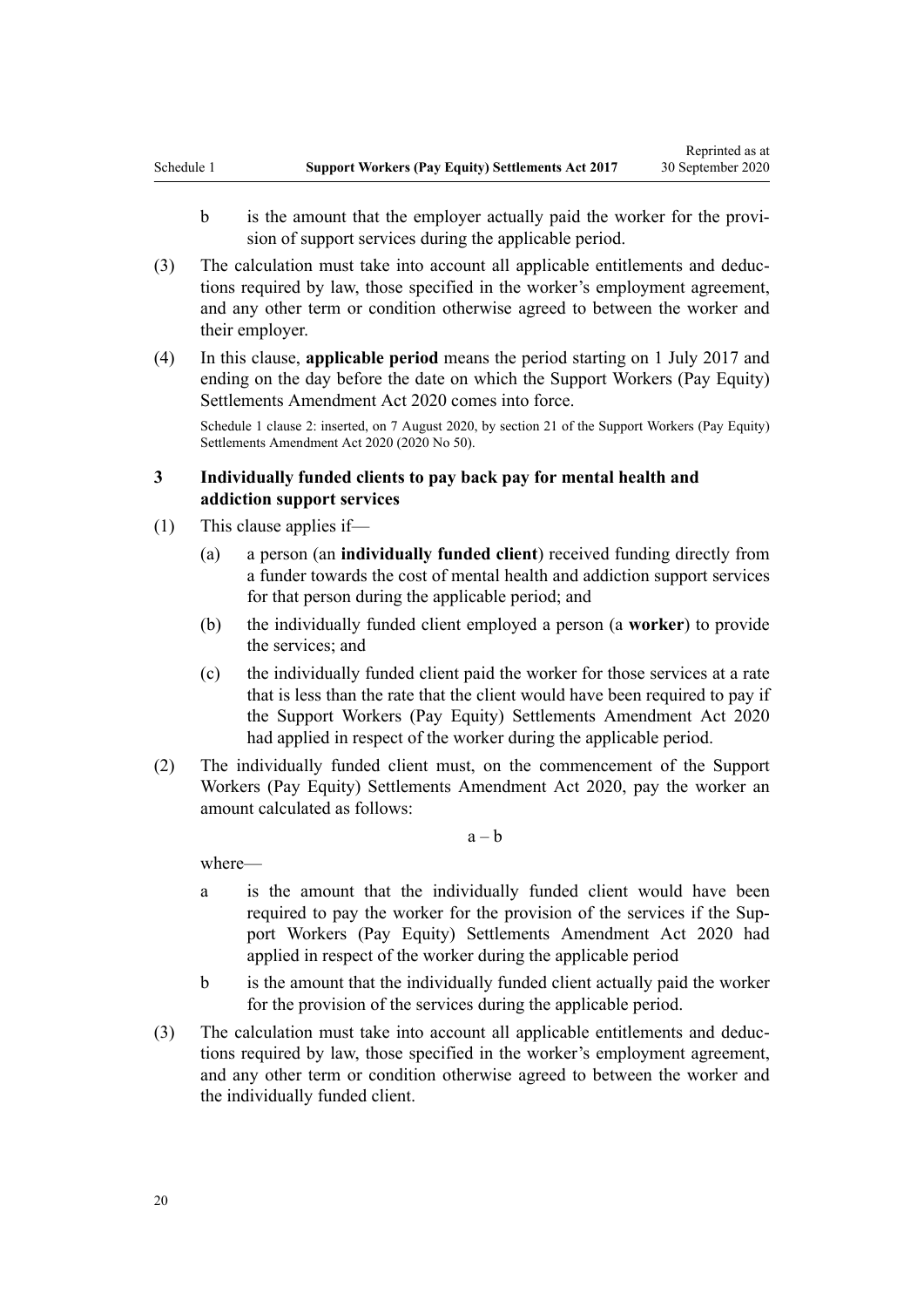(4) In this clause, **applicable period** means the period starting on 1 July 2017 and ending on the day before the date on which the [Support Workers \(Pay Equity\)](http://legislation.govt.nz/pdflink.aspx?id=LMS178735) [Settlements Amendment Act 2020](http://legislation.govt.nz/pdflink.aspx?id=LMS178735) comes into force.

Schedule 1 clause 3: inserted, on 7 August 2020, by [section 21](http://legislation.govt.nz/pdflink.aspx?id=LMS178721) of the Support Workers (Pay Equity) Settlements Amendment Act 2020 (2020 No 50).

### **4 Continuous employment for mental health and addiction support workers**

- (1) This clause applies to a mental health and addiction support worker who was employed by an employer—
	- (a) immediately before and on 1 July 2017; and
	- (b) on 1 July 2018.
- (2) For the purpose of [clause 1](#page-21-0) of Schedule 2 of this Act, the worker's length of service includes the time, during the period beginning on 1 July 2017 and ending on 30 June 2018, that the worker was—
	- (a) employed by any employer and was providing support services; or
	- (b) employed by any employer but was not providing support services; or
	- (c) employed outside of the support services sector.

Schedule 1 clause 4: inserted, on 7 August 2020, by [section 21](http://legislation.govt.nz/pdflink.aspx?id=LMS178721) of the Support Workers (Pay Equity) Settlements Amendment Act 2020 (2020 No 50).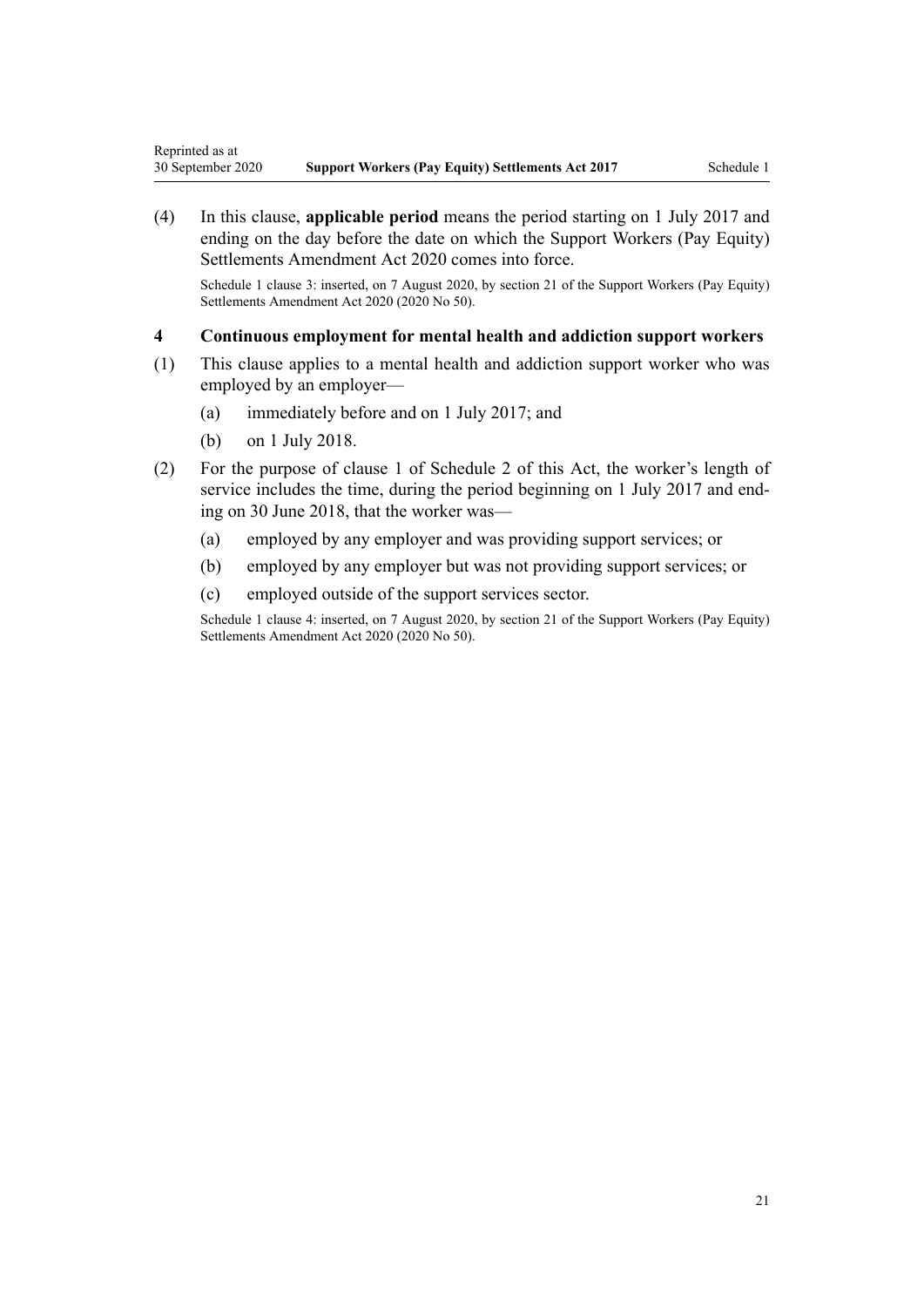## **Schedule 2 Minimum hourly wages**

[s 9](#page-11-0)

#### <span id="page-21-0"></span>**1 Hourly wage rates for workers employed before 1 July 2017**

(1) The hourly wage for a support worker who is employed by an employer immediately before 1 July 2017 is the greater of the worker's hourly wage under [clause 2](#page-22-0) and the applicable amount in the following table:

| Worker's<br>length of<br>service with<br>employer          | 1 July 2017 to<br><b>30 June 2018</b> | 1 July 2018 to<br><b>30 June 2019</b> | 1 July 2019 to<br><b>30 June 2021</b> | 1 July 2021 to<br><b>30 June 2022</b> |
|------------------------------------------------------------|---------------------------------------|---------------------------------------|---------------------------------------|---------------------------------------|
| Less than 3<br>years                                       | \$19.00                               | \$19.80                               | \$20.50                               | \$21.50                               |
| 3 years or more<br>but less than 8<br>years                | \$20.00                               | \$21.00                               | \$21.50                               | \$23.00                               |
| 8 years or more<br>but less than 12<br>years               | \$21.00                               | \$22.50                               | \$23.00                               | \$25.00                               |
| 12 years or<br>more, if<br>subclause $(2)$<br>applies      | \$22.50                               | \$23.50                               | \$24.50                               | \$26.00                               |
| 12 years or<br>more, if<br>subclause (2)<br>does not apply | \$23.50                               | \$24.50                               | \$25.50                               | \$27.00                               |

- (2) This subclause applies to a support worker if—
	- (a) the worker commenced employment with the employer on or after 1 July 2005; and
	- (b) the worker has not attained a level 4 qualification; and
	- (c) the worker's employer has provided the support necessary for the worker to attain a level 4 qualification.
- (3) In this clause, a support worker's **length of service** is the length of time that the worker has been continuously employed by the worker's current employer (but, if paragraph (a)(vii) of the definition of continuous employment in [section](#page-3-0) [5](#page-3-0) applies, includes the length of time that the worker was continuously employed by the worker's previous employer).

Schedule 2 clause 1(1): amended, on 7 August 2020, by [section 22\(1\)](http://legislation.govt.nz/pdflink.aspx?id=LMS178723) of the Support Workers (Pay Equity) Settlements Amendment Act 2020 (2020 No 50).

Schedule 2 clause 1(2): amended, on 7 August 2020, by [section 22\(1\)](http://legislation.govt.nz/pdflink.aspx?id=LMS178723) of the Support Workers (Pay Equity) Settlements Amendment Act 2020 (2020 No 50).

Schedule 2 clause 1(3): amended, on 7 August 2020, by [section 22\(1\)](http://legislation.govt.nz/pdflink.aspx?id=LMS178723) of the Support Workers (Pay Equity) Settlements Amendment Act 2020 (2020 No 50).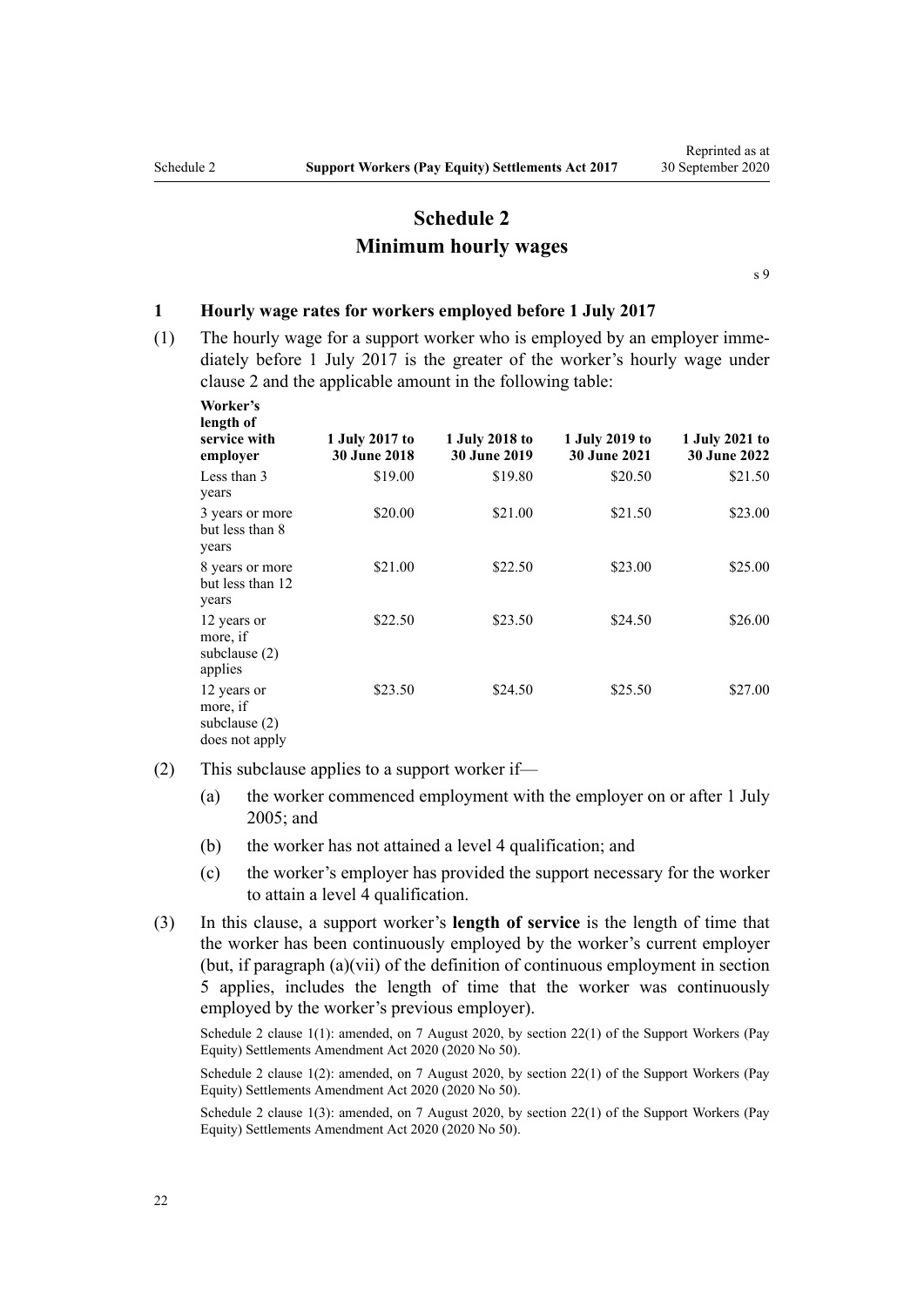#### <span id="page-22-0"></span>**2 Hourly wage rates for workers employed on or after 1 July 2017**

The hourly wage for a support worker who commences employment with an employer on or after 1 July 2017 is the applicable amount in the following table:

| Worker's level<br>of qualification | 1 July 2017 to<br><b>30 June 2018</b> | 1 July 2018 to<br><b>30 June 2019</b> | 1 July 2019 to<br><b>30 June 2021</b> | 1 July 2021 to<br><b>30 June 2022</b> |
|------------------------------------|---------------------------------------|---------------------------------------|---------------------------------------|---------------------------------------|
| No relevant<br>qualification       | \$19.00                               | \$19.80                               | \$20.50                               | \$21.50                               |
| Level 2<br>qualification           | \$20.00                               | \$21.00                               | \$21.50                               | \$23.00                               |
| Level 3<br>qualification           | \$21.00                               | \$22.50                               | \$23.00                               | \$25.00                               |
| Level 4<br>qualification           | \$23.50                               | \$24.50                               | \$25.50                               | \$27.00                               |

Schedule 2 clause 2: amended, on 7 August 2020, by [section 22\(1\)](http://legislation.govt.nz/pdflink.aspx?id=LMS178723) of the Support Workers (Pay Equity) Settlements Amendment Act 2020 (2020 No 50).

#### **3 Adjustment for year ending 30 June 2022**

(1) This clause applies if the compound annual growth rate for the Labour Cost Index for the period starting on 1 July 2017 and ending on 30 June 2021 is more than 1.7%, in which case the result of the following formula will be greater than 0.017:

$$
(a\div b)^{0.25}-1
$$

where—

- a is the Labour Cost Index at 30 June 2021
- b is the Labour Cost Index at 30 June 2017.
- (2) If this clause applies, the hourly wage for a support worker for the period beginning on 1 July 2021 and ending on 30 June 2022 is calculated as follows:

$$
a \times (((b \div c) - 1.0174) + 1)
$$

where—

- a is the worker's hourly wage under [clause 1](#page-21-0) or 2
- b is the Labour Cost Index at 30 June 2021
- c is the Labour Cost Index at 30 June 2017.
- (3) In this clause, **Labour Cost Index** means the Labour Cost Index (all sectors, salary and wage rates, including overtime) published by Statistics New Zealand.

Schedule 2 clause 3(2): amended, on 7 August 2020, by [section 22\(1\)](http://legislation.govt.nz/pdflink.aspx?id=LMS178723) of the Support Workers (Pay Equity) Settlements Amendment Act 2020 (2020 No 50).

Schedule 2 clause 3(2) formula: amended, on 7 August 2020, by [section 22\(2\)](http://legislation.govt.nz/pdflink.aspx?id=LMS178723) of the Support Workers (Pay Equity) Settlements Amendment Act 2020 (2020 No 50).